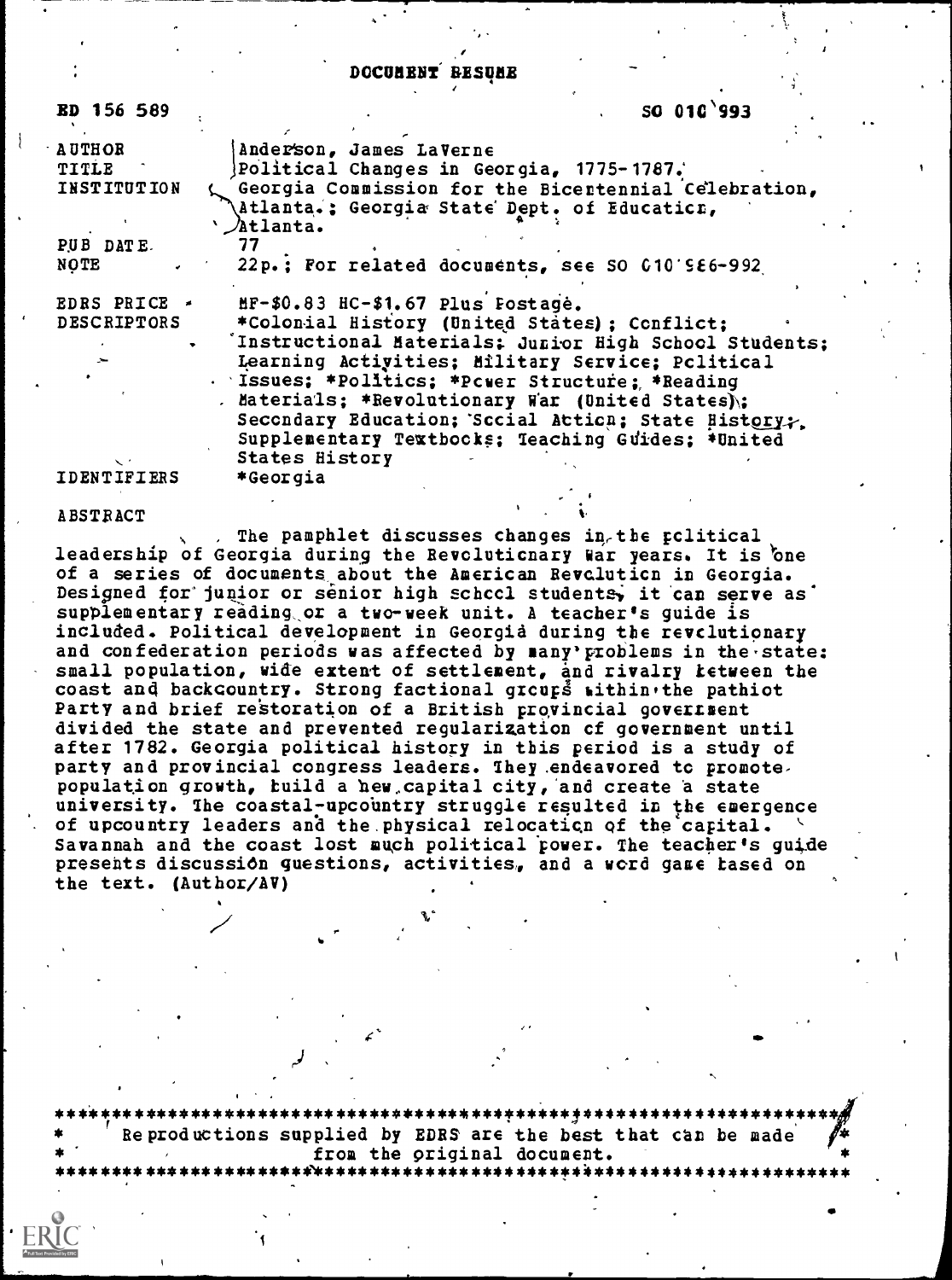$\sigma$  $\infty$ صا P

# **Political Changes** n Georgia **75 1787**

993

.<br>US DEPARTMENT OF HEALTH.<br>EDUCATION & WELFARE<br>NATIONAL INSTITUTE OF<br>COUCATION

THIS DOCUMENT HAS BEEN REPROM<br>DUCED EXACTLY AS RECEIVED FROM<br>THE PERSON OR ORGANIZATION ORIGINATION<br>ATING IT POINTS OF VIEW OR OPINIONS<br>STATED DO NOT NECESSARILY REPRE-<br>SENTOFFICIAL NATIONAL INSTITUTE OF<br>EDUCATION POSITION

"PERMISSION TO REPRODUCE THIS MATERIAL HAS BEEN GRANTED BY

ANNe S aynovid

TO THE EDUCATIONAL RESOURCES INFORMATION CENTER (ERIC) AND USERS OF THE ERIC SYSTEM"

# **James LaVerne Anderson**

A.B., University of Kansas M.A., University of Kansas Ph.D., University of Virginia Assistant Professor University of Georgia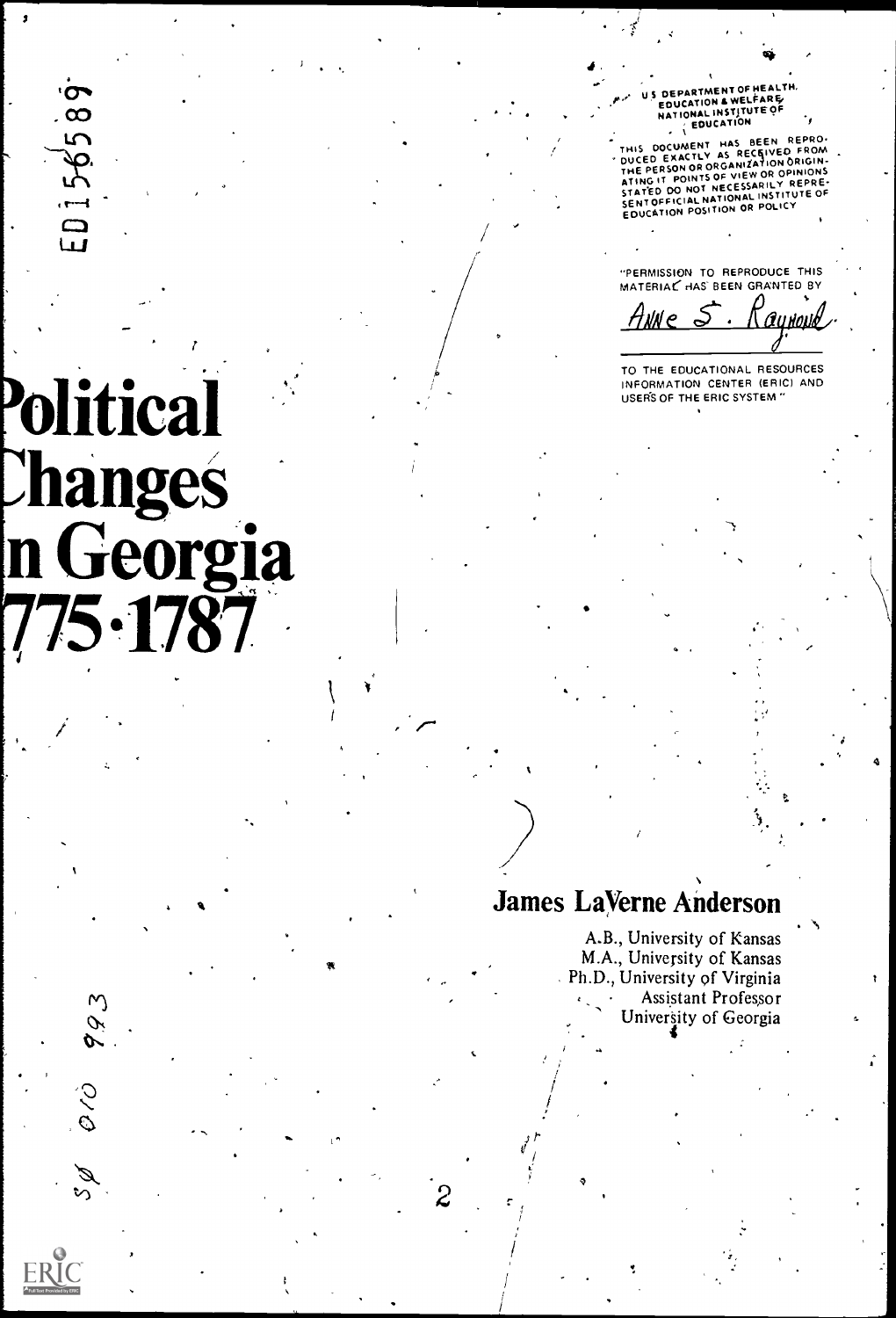#### Editors' Note:

 $\bullet$   $\bullet$ 

 $\ddot{\bullet}$  and  $\ddot{\bullet}$ 

One of the early concerns of the Georgia Commission for the National Bicentennial Celebration was the lack of material on Revolutionary Georgia available for use in the state's public schools during the bicentennial years. As  $\lambda$ result, one of the first projects of the'Commission Was th preparation of a series of pamphlets on the American Revolution in Georgia aimed specifically at public school use. With the cooperation of the Georgia Department of Education, this project has become a reality. Thirteen pamphlets are scheduled to be published between 1974 and 1978.

Our purpose in publishing these pamphlets is to present a clear, concise picture of Georgia's history during these important days. We hope that our efforts will encourage students' interest and add to their knowledge of Georgia's activities during the American Revolution.

 $\mathbf{A}$  , we have the set of  $\mathbf{A}$ 

K4nneth Coleman Milton Ready

t

Copyright ©1977 Georgia Coinmission for the National Bicentennial Celebration and Georgia Department of Education

 $\mathfrak{S}$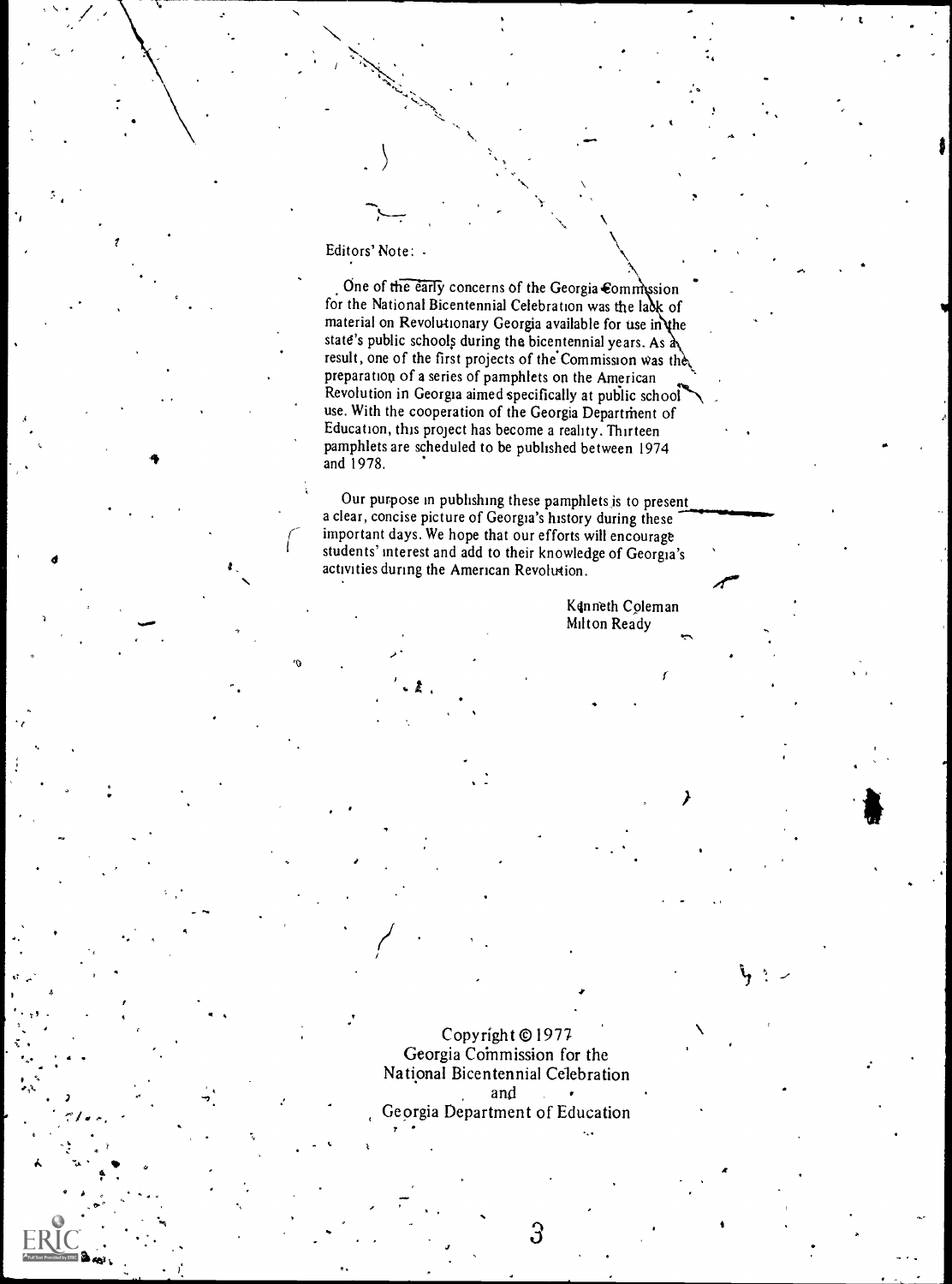## Political Changes in Georgia, 1775-1787

 $\mathfrak g$ 

..-,

.1!

Change characterized political development in Georgia during the American Revolution. Since Georgia was at the beginning of the war the most economically undeveloped of the colonies which rebelled, she was the slowest to join the Revolutionary movement. The influence of Governor Sir James Wright and other prominent Georgia leaders helped keep the colony from following the others into the rift with England until very late. When the Revolutionary spirit emerged, factions developed around several powerful personages. These groupings became the mainstream of Georgia politics. In the mid 1770's, Georgia politics were ripe for  $\varphi$ 6nfident individuals to assert themselves in a leadership role. It is through these groups and the men who led them that we can better understand political development in Georgia during the Revolutionary period. This time was one of rapid and thrilling development in Georgia. Despite the chaos, unrest and ongoing military problems, the political structure was altered from its colonial status. Out of this alteration came the new factions, personalities, issues and machinery of government that established and operated the new state.

#### Politics in 1775

During the entire colonial period, the political leadership of Georgia centered around Savannah and the area south to Fort Frederica. Much of this old colonial strength was still demonstrated in the Second Provincial Congress which assembled at Tondee's Tavern in Savannah on July 4, 1775. Christ Church (Savannah) Parish and St. John's (Midway area) controlled a majority of the  $102$ delegates. Archibald Bulloch, a prominent Savannah attorney, was elected president of the congress. Bulloch had represented Savannah jn the colonial assembly for a number of years and was a leader of othey Revolutionary assemblies.

At this Second Provincial Congress, Bulloch, John Houstoun, the Reverend John J. Zubly,

Noble W. Jones and Lythan Hall were elected dele<sup>b</sup> gates to the Secon'd Continental Congress, then meeting in Philadelphia. With.this step, the provincial congress began to place Georgia in the Revolutionary movement along with the rest of the colonies. Once committed to partiqipate with the other colonies, the provincial congress took, the first steps to establish Georgia's position. A petition was drawn up to be sent to the King, and money was to be raised for the support of the provincial congress. People who disobeyed the rules of the congress or refused to pay their money were to be deemed enemies of the province. Although there was not at this<sup>st</sup>ime general agreement concerning Georgia's lexact position, the delegates did adopt the Association, an agreement among the rebelling colonies which provided for nonimportation and nonconsumption of British goods until the English accepted the American concept of their rights. The acceptance of the Association brought Georgia, into conformity with the other colonies. Some of the delegates to the provincial congress who were arguing about protecting their rights as Englishmen, later refused to follow Georgia into independence. Nevertheless, the attempts and directives to enforce conformity by the majority of the congress created a tension which began to divide the leadership into political factions. One group eventually became loyalists and supported restoration of the royal government in Georgia; a second group, though conservative in . temper, supported the struggle with England; and a third emerging more radical group demanded not only independence but also more participation by the people of the upcountry. These three political factions heightened the contest for control in Georgia during the remainder of 1775 after the congress adjourned on July 17. In effect, this provincial congress had become a de  $face$  government challenging the royal officials for control of Georgia.

1. **1. 1. 1. 1. 1. 1. 1. 1. 1. 1.** 

To provide leadership while the provincial congress was adjourned several committees were appointed: One, a council of safety, was composed

'

 $.3 \rightarrow .$ 

A

, and the same  $\sim$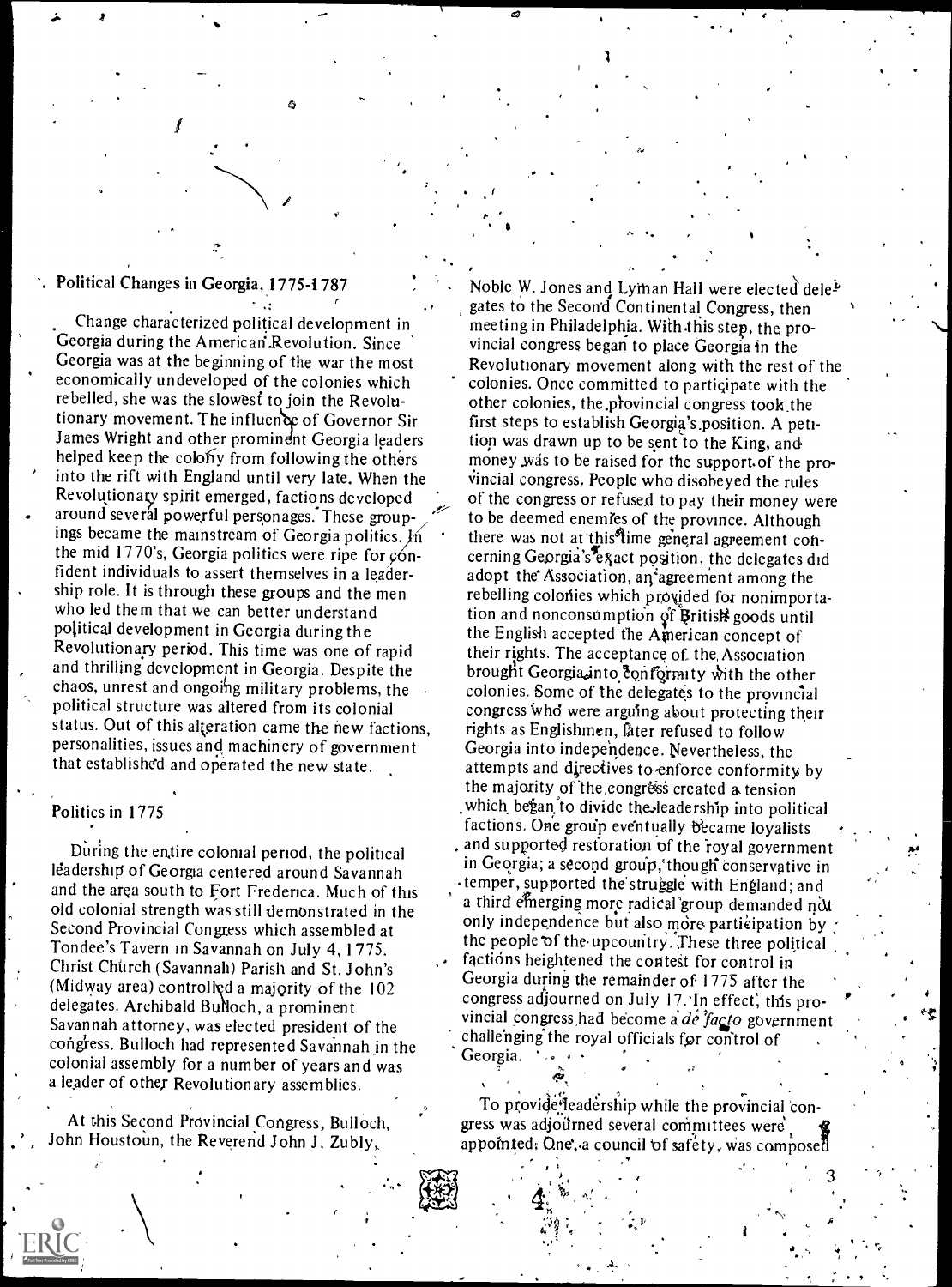of the,Savannah delegates'. They were to provide information on the continuing disputes with England, to advise the defegates to the Continental Congress and to make decisions relative to local problems which might develop. Further the council of safety reviewed the publishing of the Georgia  $\theta$ *azette* to make certain that only.favorable news. was printed.

Dissolution of the Royal Government ,

The last six months of 1775 saw rapid political change. Conservative leaders hke the Reverend Mr. Zubly reached the point beyond Which they would not-support the provincial congress. Others who espoused the King's cause were tarred and  $\sqrt{2}$ feathered, forcing sonic people to side with the piatriot Whigs for fear of reprisal and still others to. join Zubly in believing that the protest had gone too far. The excesses of the radical Whigs during this period caused some men to become loyalists. While the choices were being made in this.  $\sqrt{k}ry$ personal way, the extralegal committees that had resulted from the Second Provincial Congress began to assume more and more control including the militia, Indian negotiations and the courts. By the end of 1775, Governot Wright was for all practical jjurposes a governor without a government.

Soon factionalism began to appear in the Whig forces, of Georgia. As the congress and council of safety debated the control of the troops, the question arose as to who was going to be the commanderin-chief of Georgia's armed forces. One Whig faction composed of the Savannah merchants which heretofore had dominated the Revolutionary movement wished to choose Samuel Elbert. The emerging back-country Whig party endorsed Button Gwinnett. In the end, both groups compromised for the moment to select Lachlan McIntosh. The die was cast, the Whig movement in Georgia polarized into two groups. The more conservative Whigs centered around Savannah. The more radical group developed in the upcountry as the country faction. These factions fought for control of the

Courtesy, Georgia Department of Archives.and History

#i



#### Lachlan McIntosh.

government during the entire Revolutionary period and'most of the confederation period to I 787.

The Rules and Regulations - The First Georgia Constitution

While the British troops were in Savannah briefly  $\longrightarrow$ in 1776, a significant change occured in  $N_{\rm eff}$  government. The Third Provincial Congress assembled in  $\begin{bmatrix} 1 & 1 \end{bmatrix}$ April 1776, at Augusta as a safety measure. Once again Bulloch was elected president of the body. While hostilities broke out around Savannah, and Governor Wright finally fled his post, the third congress was considering a document which became in effect Georgia's first written Lonstitution: On April 15, 1776, this document was issued. Although

5

4

 $\bullet$  0.000  $\bullet$ 

.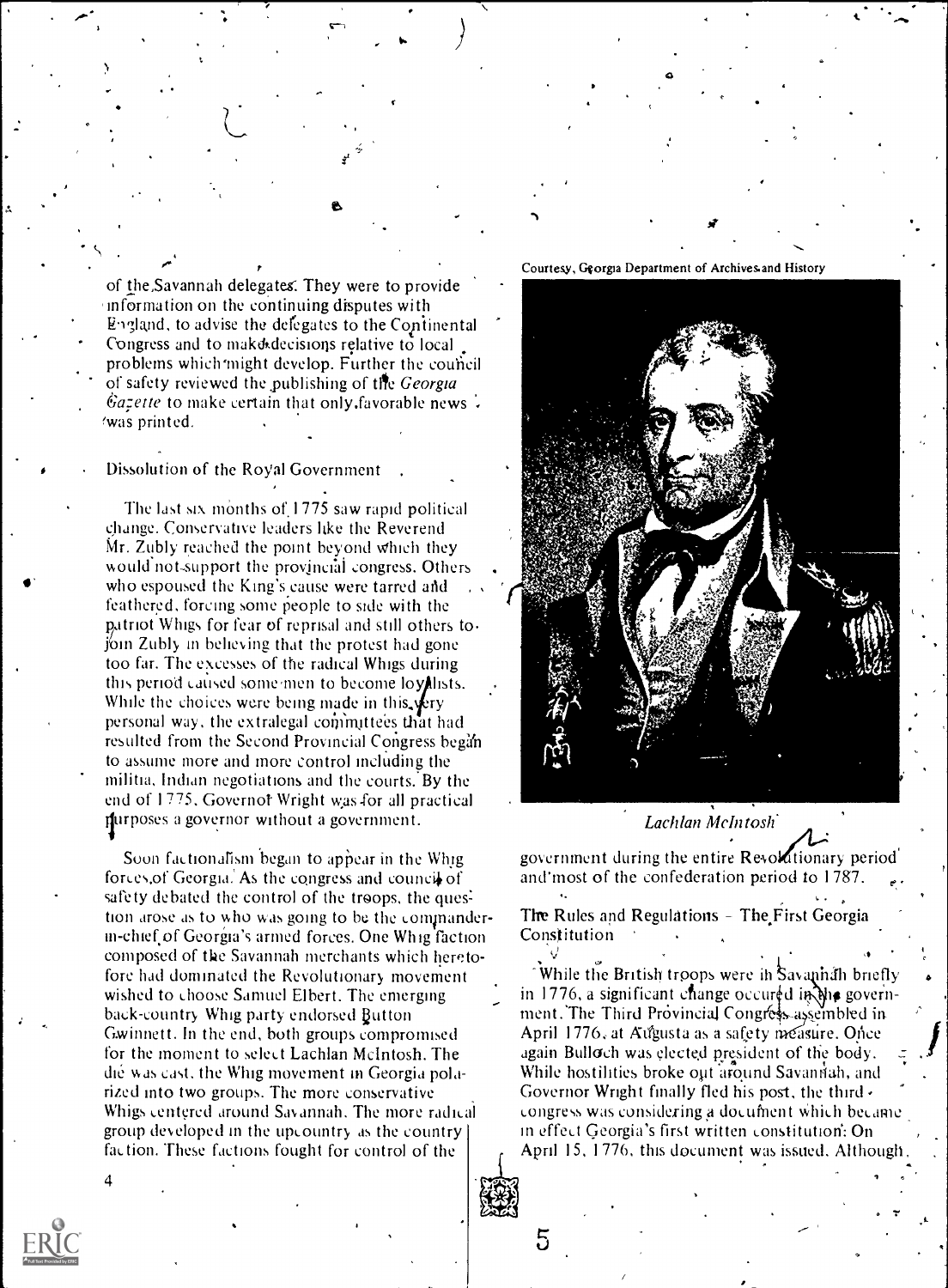it was a very short constitution, the Rules and Regulations comprised a novel document. Following the pattern which had developed in the preceding three congresses, control of the government resided in the provincial congress. This body 'was to elect every six months a president and commander-in-chief. Furthermore, a council of safety was created, and the congress was even to pick the judge's of the new state judiciary.

 $\overline{\phantom{a}}$  ,  $\overline{\phantom{a}}$  ,  $\overline{\phantom{a}}$ 

The Rules and Regulations provided a basic form for government in Georgia for a year while the political process was being regularized. Despite a fairly clear-cut statement of legislative supremacy, as the year progressed many modifications were made in the actual governing procedures due to the crises of the period. Both the president and his council exercised more power during this period than they had received in this document.

The State Constitutional Convention

On August  $6$ , 1776; to the booming of cannon and in the  $\mathbf{I}$  of a burning effigy of George III, Savannahians heard the Declaration of Independence Artist's sketch from Stories of Georgia, by Joel Chandler Harris, 1896.



The Liberty  $\overline{B} \overline{O} \overline{y}_{\overline{S} \overline{X}}$ 

. ,

for the first time. Following this formal break with England. President Bulloch issued an election,call to select delegates to a new congress to meet in Savannah that October.

S

This congress-met sporadically from October unn the following February. At the end it promulgated the new state constitution. This document was written by the more radical element of the Revolutionary leaders. Although lip service was paid to the separation of powers, in effect, the constitution gave dominant power to the legislature. It was empowered to pass the laws, as well as to elect the "governor and council. Elections for the assembly were to be held once a year. and the suffrage was given to all white males, age 21, who had lived in Georgia for six months and owned property Worth  $£10$  or followed a trade. Moreover, if anybody who had the right did not vote, he was subject to a fine. The old colonial parishes were abolished and eight counties were created. These counties, with the exception of Liberty, were named for English politicians who had supported the cause of American rights prior to the Revolution–Wilkes, Richmond, Burke, Effingham, Chatham, Glynn and Camden. Under the new structure of government, the local county organizations became increasingly important in the politics of Georgia. At this local level, county officials were created, schools were to be, developed and the militia was to bemaintained.

The nature of this constitution is reflective of the spirit and philosophy of many of the Revolutionary leaders. With the inclusion of a bill of rights, a reference to separation of powers and the insistence that the governed vote for the governmental leaders, this document was in character with the then current American mood. Further, the actual unbalanCing of the government in,favor of the legislature indicates the serious reservations 'Which the Georgians, along with other colonists, had developed in the late colonial period about the power of the executive.

5

.6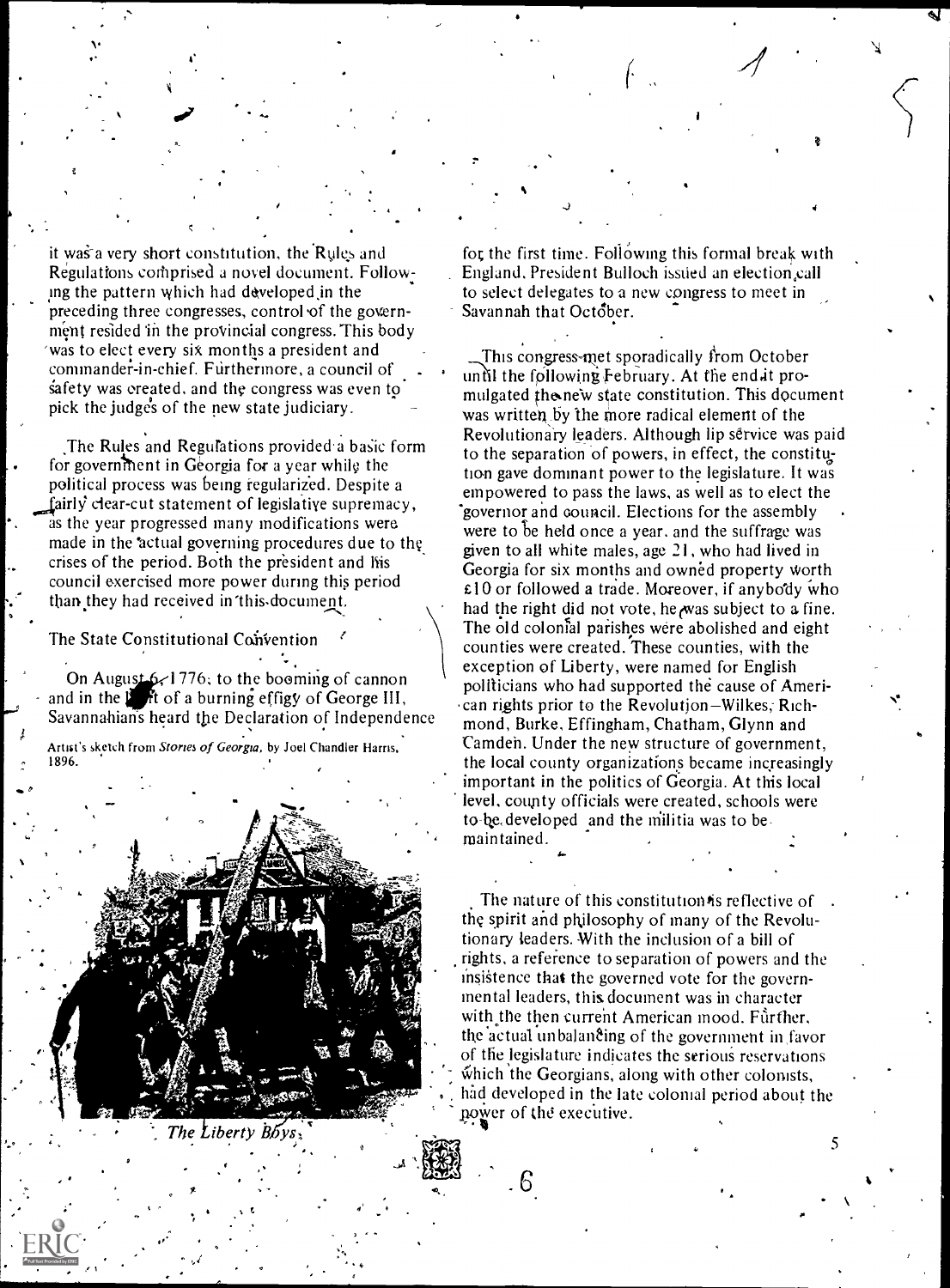From Hisfory of Georgia, by Robert Preston Brooks, 1913.

10



Button Gwinnett

The document was widely accepted in the state because thost of the extremely conservative men had been silenced by the pressure of the radicals. Conservative Whigs like Joseph Clay, a wealthy Savannah merchant, were appalled at the "Democratical" character of the constitution. They were afraid that the men in power were-not entitled to their position. Nevertheless, the document was the constitution of Georgia for the next 12 years.

Bulloch did not.live to see The new,constitution. He died quite unexpectedly and was replaced by Button Gwinnett, who was both a merchant and plantation owner. He had represented Georgia at the Second Continental Congress and was there to sign the Declaration of Independence. Gwinnett

had been active in the convention which drafted the constitution but was named president under the old Rules and Regulations.  $He$  called for the elections of an assembly to meet at Savannah in May 1777, under the new constitution. At this meeting, John Adams Treutlen was elected governor. He was a merchant and planter whd came from Ebenezer and probably was a compromise between the more conservative anteradical Whigs.

#### Wartime State Government

Despite the formalization of government in Georgia, the'Whigs continued to be split in bitter factions. This divisive political condition, coupled with the still present loyalist<sup>3</sup> trength, made the political setting in-Georgia bloody and competitive. Expansion continued in the Whig factions which had emerged over the selection of commander of the Georgia armed forces and had become increasingly bitter during the constitutional convention. Gwinnett was commanding the state troops and McIntosh was commanding the continental troops when they. made an abortive attack on St. Augustine in 1777. Charges for responsibility of the failure flew bitterly from the rival camps. The result was a duel between McIntosh and Gwinnett which resulted in death for the latter, illustrating the heatedness of factional politics in that period.' Many of the early Georgia politicians were particularly sensitive about their position and were prone to respond in very belligerent tones to any slur upon their reputations. This sensitivity to the protection of one's honor seems to symbolize a new society. Also, politics of this period had a very personal tone which heightened the factionalism. For example, at the same time in a dispute over balloting in a Savannah election, James Habersham Jr., of the politically prominent Habersham family, simply ran his 'opponent, Lieutenant Nathaniel Hughes, through with a sword, killing him.

After Gwinnett's death $\mathcal{R}_n$  the duel, the remaining leaders of his faction attempted to extract retribution from Mcmtosh. Two leaders of the country

 $\ddot{\mathbf{c}}$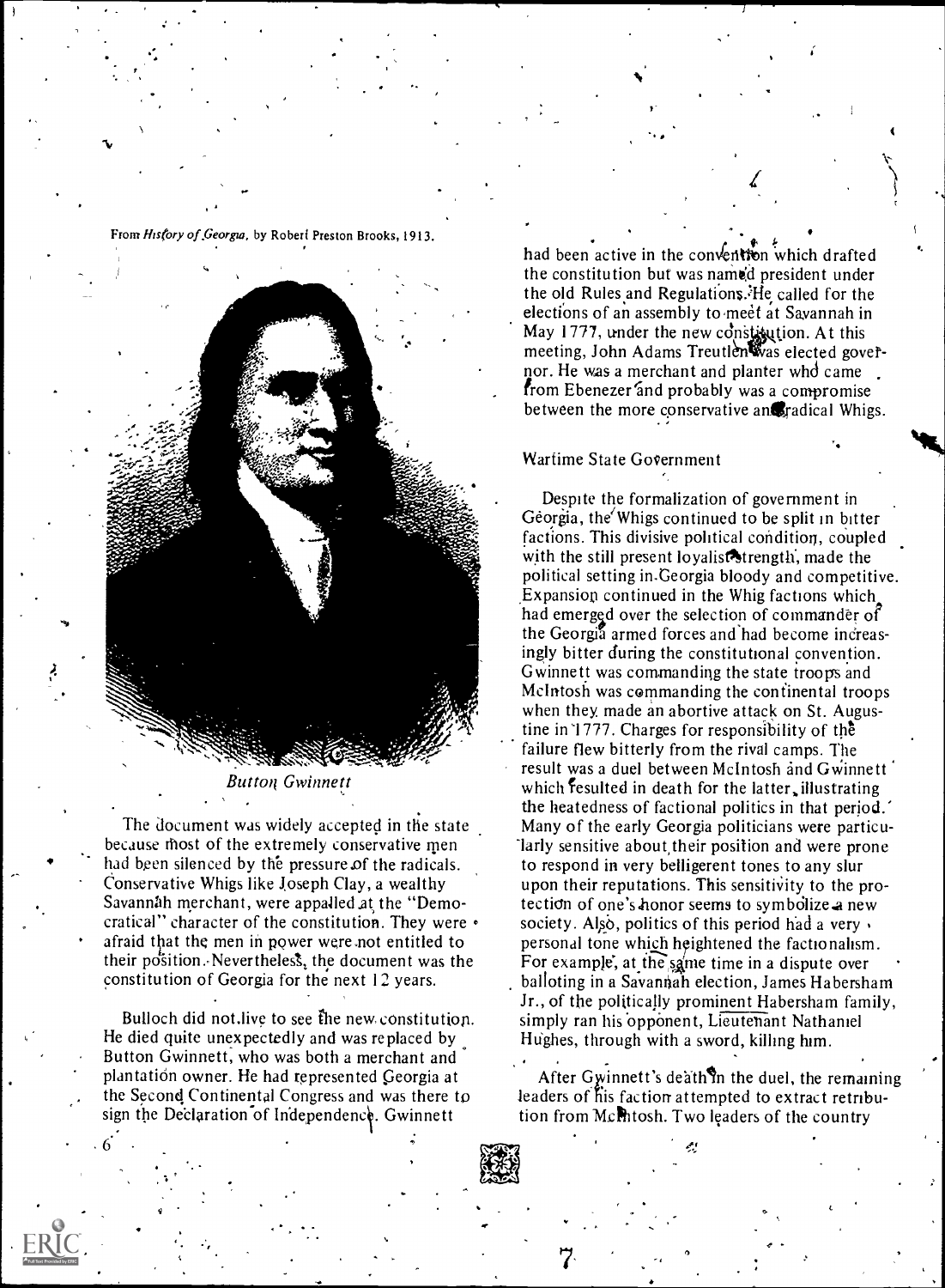faction, Lyman Hall and Joseph Wood, tried to have MeIntosh removed from his command. Although  $\cdot$  they secured signed petitions against him, McIntosh's friend, George Walton, succeeded in having him transferred to a northern command in the Continental Army.

The political situation became further confused as South Carolina political leaders made a strong effort to unite the two states. The South Carolina assembly sent William Henry Drayton to Georgia to gather support for the merger. The only support which he found was among those out of office. Dray ton found so much opposition among governmental officers that Governor Treutlen finally had a reward posted for the South Carolina representative. The pressure from the neighboring state caused many Georgians to feel more identity with their state and be more supportive of its new Whig government. The result was the development of more of a sense of unity among Georgians.

While they remained in power, the radical Whigs and their supporters viewed their political role as agitators for change. They even attempted to start a war with the Cherokee Indians to quiet the wrgings of their back country supporters, which.\*\* would have resulted in simultaneous figuring with the British, the loyalists and the Indians. They would have been fighting both internally and on every border. Thus, their impetuous nature characterized their government.

Governor Treutlen was replaced in early 1778 by John Houstoun of a politically and economically prominent family. In more peaceful times his election would have reflected a reaction to the radical faction. However, Houstoun's term was far from normal, even in the Revolutionary period. In the spring of 1778, the executive council gave Houstoun almost dictatorial powers to carry on the government during the expedition against St. Augustine. The councillors wrote that he had these' powers Limtil a time of less disquict shall happen. and the constitution take its regular course." With

the British capture of Savannah in December 1778, the state government of Georgia was intermittently disrupted/and disorganized for the next four years.

The Restoration Government

While the British invasion of Georgia was disrupting the state government, Governor Wright restored his old royal regime. From March 1779, until July 1782, a royal provincial government was in operation in Savannah and other parts of Georgia. controlled by British troops. To manage this government, Wright, Lieutenant Governor John Graham, Chief Justice Anthony Strokes and other old royal officials returned from exile, and resident loyalists appeared to assume roles of leadership. Despite Wright's confidence in restoring royal government to Georgia, on several occasions he delayed the planned election of a provincial assembly fearing that men favorable to the Whigs might be elected. He delayed the election for a year, until finally it was held in the restored parishes. When this elected assembly met, most of its actions concerned return-

From Biography of the Signers to the Declaration of Independence, by John Sanderson, 1865 (illustrated edition)



Duel between McIntosh and Gwinnett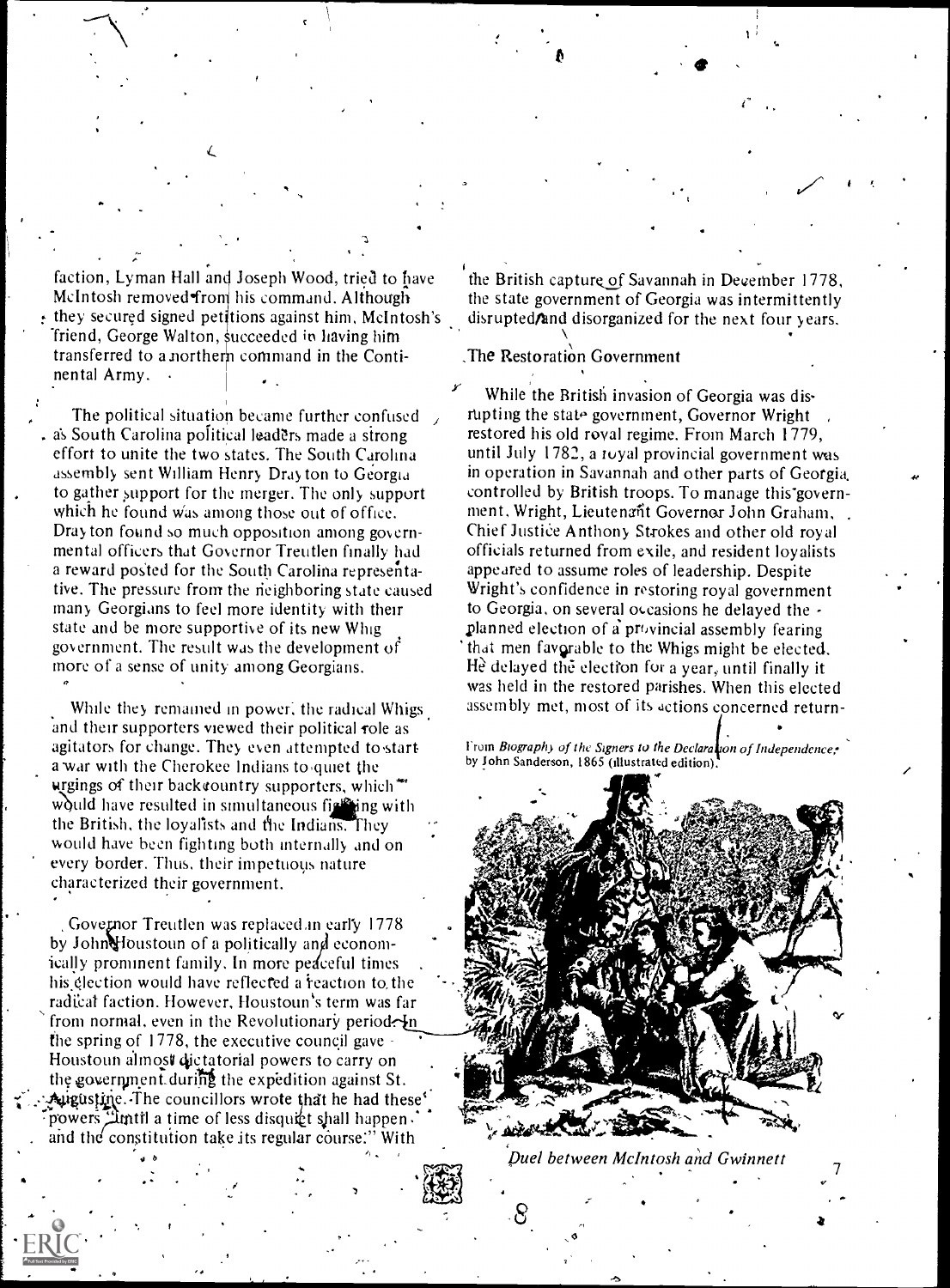ing Georgia to its prewar situation and placing restrictions on those who had rebelled.

The power of this government was limited, although at times it controlled much of the settled land area of Georgia. Savannah was the capital and the territory beyond became part of the restored colony solely where British military power existed. Wright soon discovered that even his restored assembly did not always<sup>2</sup> agree with him on how to carry on the government, and he often had to push his position as governor without the backing of the assembly. Thus, the government of the restored colony was often no more successful during this period than the Whig government.

When the, second British period in Georgia ended in 1782, over a thousand loyalists left the colony with their slaves. The restoration had created much bitterness and a bloody civil war. A lasting political change occurred when the loyalists departed at the end of the war, leaving only the Whig factions to contest for power. This departure removed a politically conservative segment of the Georgian society.

State Government on the Run

With the British capture of Savannah, the general assembly, which had been elected in December 1778, was told to assemble in Augusta. This city now became the capital of the state except when the British occupied it. During the entire time of British restoration, the Whig Government of Georgia was, in general, chaotic. Coupled with the bitter civil war which-had developed between Whigs, and loyalists, the Whigs could not maintain a united government. As early as the Houstoun government, Colonel George Wells had opposed Houstoun's power as being "unconstitutional."

Houstoun apparently had his fill of the chaotic politics of the time by the end of 1778 when the British returned. At that point, a few newly elected members of the government organized themselves into an executive council. Then this body elected

 $\alpha_{\rm c}$  and  $\beta_{\rm c}$ William Glascock as president. With a brief British military takeover of Augusta, this group fled into exile in South Carolina. The records are very scanty for this period. After the British withdrew from Augusta, the remnants of the executive council constituted the Supreme Executive Council. They, . elected as president Seth John Cuthberf on July 24, 1779, and then John Wereat on August 6, 1779. This government tried to function while the British were seeking to establish dominance over most of Georgia. Thus, when the election call went out in the fall, wifh British troops spreading across the state, voters were told by  $t$ the Supreme Executive Council to seek a voting place in a county seat still controlled by Whigs.

This confusing situation requited in a number of radical Whigs, mainly from Wilkes County, organizing a second government with George Walton as governor and Glascock as speaker of the assembly. . Although Walton originally had been a conservative, after sharing a prison cell with Wells when they were British prisoners following the fall of Savannah, Walton joined the radical Whigs. As a result of this makeshift election, there were two Whig governments plus the restored loyalist government. In an area of such limited population, political confusion reigned. Walton acted as governor and tried to convince others that he was in control. Wereat, as president of the Supreme Executive Council. likewise held a position of power contesting for authority with Walton. A dispute broke out over charges and countercharges as to which group was responsible for losing Savannah, and the old attacks on McIntosh were brought back to life. Walton forged a letter reputedly signed by Glascock about McIntosh and this letter haunted his political career for the next few years.

Walton was elected a delegate to the Second Continental Congress in January 1780, at the same time that Richard Howley was elected governor. The election of Howley, a Walton man, by the assembly called by the Supreme Executive Council ended the two-Whig government period in Georgia

 $\overline{\phantom{a}}$ 

8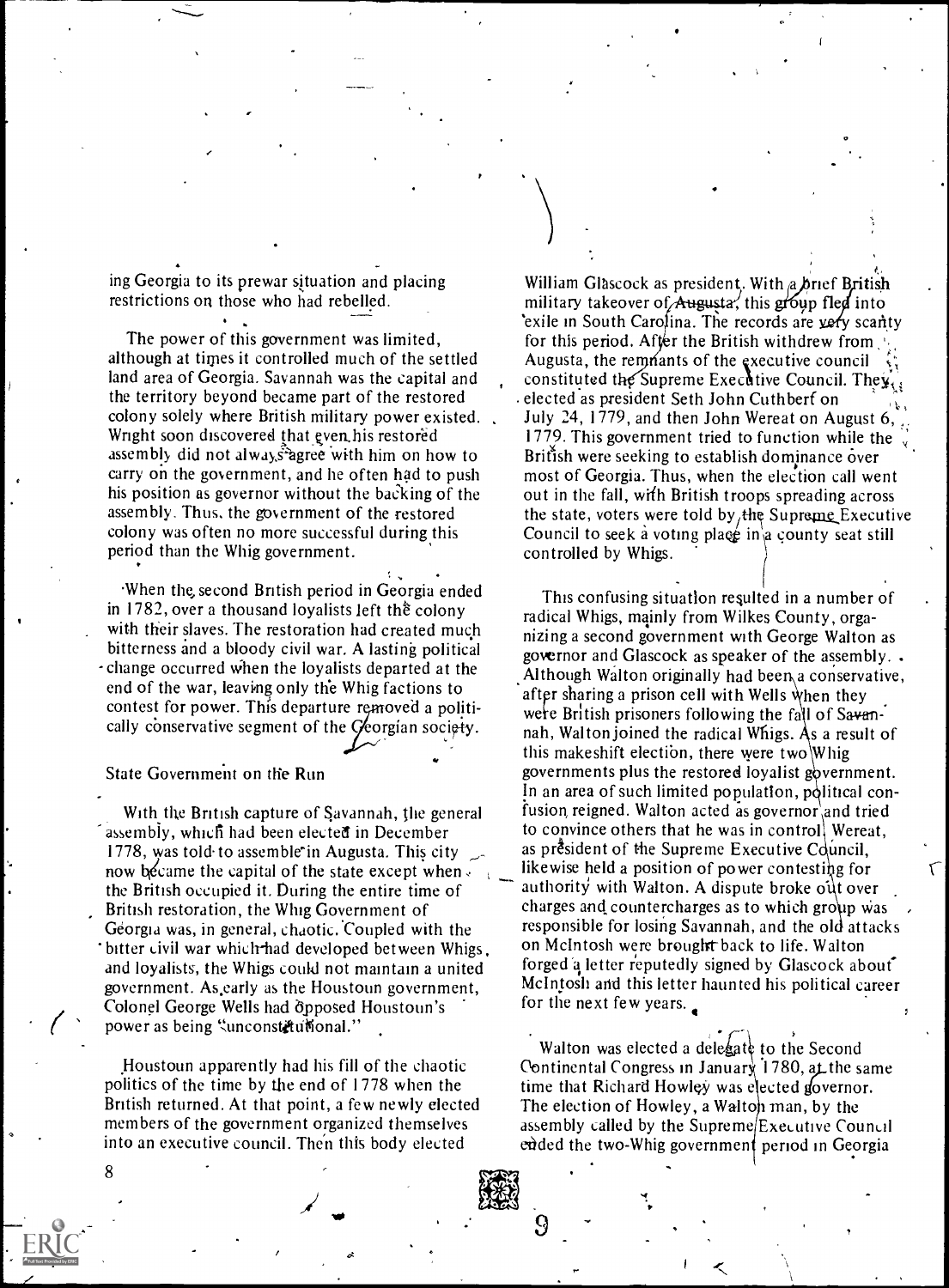Courtesy, Georgia Department of Archives and History



George Walton

politics. This new government voided all of the  $\epsilon$ actions of the Wereat council,. Howley likewise was elected to Congress. so Wells, the president of the council, replaced him as chief executive. Wells apparently served only three days before being challenged to a duel by James Jackson, an army leader, who was just beginning his rise to prominence in Georgia politics. Wells died,in the duel.

During the session of this assembly in early, 1780, it voted to make Augusta the capital and tried to stimulate population growth in the back- , country beyond Augusta.. These tw,9 acts passed at the height of the war illustrated the political shift that had been brewing in Georgia for several years the move away from the coast as the center of

'

political strength. This attempt at creating a stable goverament in  $1780$  failed with the British occupation of Augusta. Howley went to congress; Wells was dead; his replacement, Stephen Heard, fled to South Carolina out  $\delta f$  fear; and at that point Myrick Davies becarine president of the Council. These rapid changes in the government provided no rallying point for the war-torn state. Davies, in fact, may not even have acted aS president, as the Whig government in Georgia fell apart at approximately the same time he was elected.

The Strengthening of State Government

 $\bullet$   $\bullet$   $\bullet$ 

 $1<sub>0</sub>$ 

With the departure of Heard to South Carolina, the mere existence of a Whig government in Georgia . became uncertain. For.all practical purposes, no state-government existed from May 1780' until July 17\$1. In this period, actions against the British were taken on the authority of local military officers and other concerned patriots. Guerrilla warfare on both sides turned this period into one of bloody civil war.

In July 1781, Nathanael Greene, the commander of the Continental forces in the South, realized that order needed to be restored in Georgia; so he dispatched Joseph Clay to make the attempt. Clay, who had been a merchant in Savannah priqf to the . . war and had diligently supported the Whig cause, accepted the challenge. He arrived in the state in July 1781, followed shortly by Nathan Brownson, a medical officer in the Continental Army, who Was instructed to organize the dispersed county militia companies into some semblance of order. The two men worked together. The result was an assembly called in August. Although there are no records concerning how this meeting was called, the body nevertheless elected Brownson as gover: nor. A full slate of state officers were named and most of the counties were represented in the meeting. Despite the pressing problems which had developed over the preceding year and a half, the \*assembly in its brief session of five days only dealt

.9'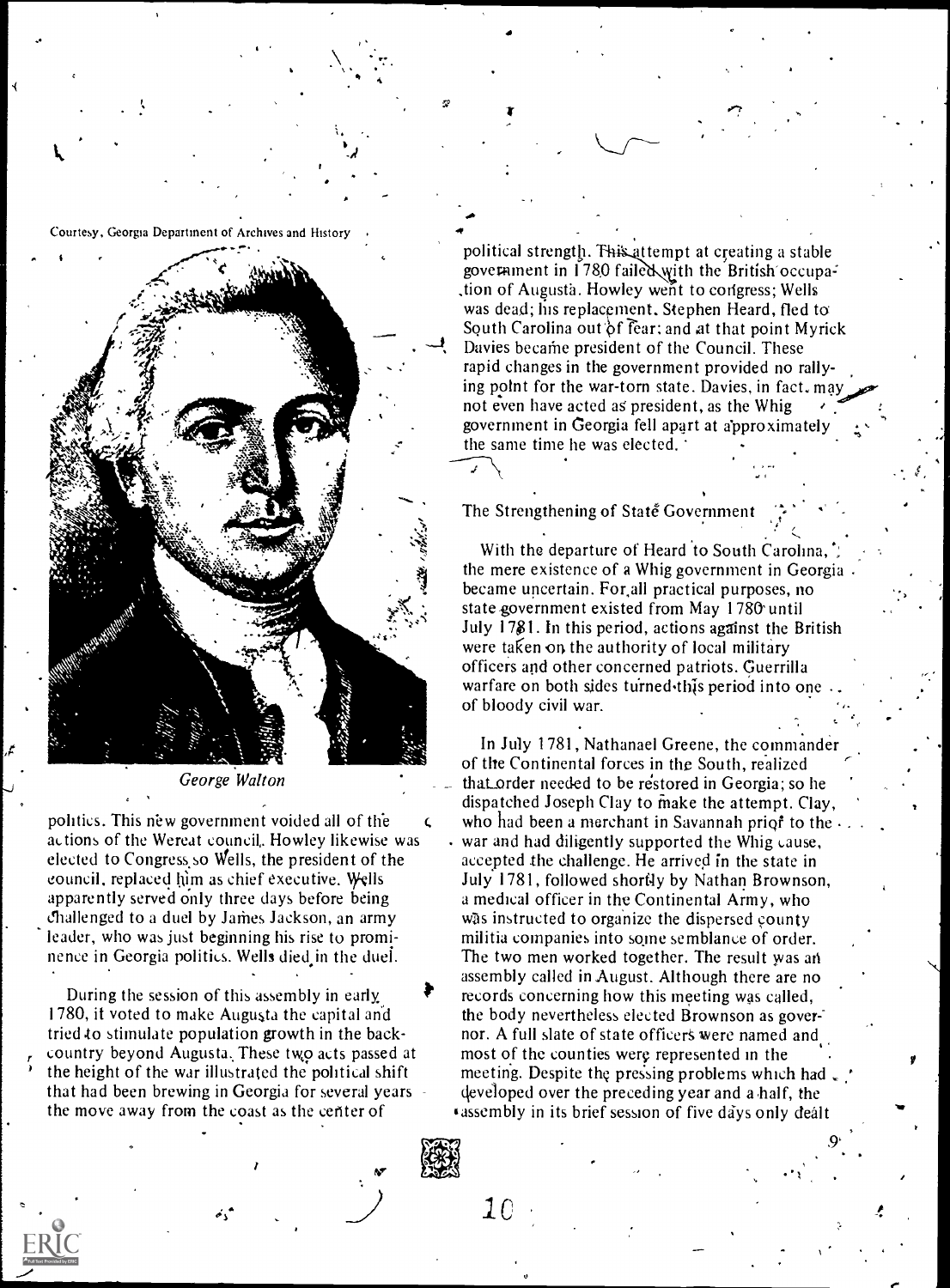with a few laws designed to restore constitutional government.

In spile of the limited contributions of this assembly to political progress during the period. the actions taken were heralded as the return of state government and a beginning of the regularization of the state. Nevertheless, during the fall of 1781, the political arena reflected the bitterness of the ongoing civil war. Tories ma'de an active attempt<br>to kidnap Governor Brownson with his council. Although this attempt failed, some Tories were' successful in capturing My rick Davis, the président of the council, who was subsequently murdered.

Despite the late fall attempts of the British to terrorize political leaders, state elections were held in every county. When the assembly met in  $\rightarrow$ January 1782, representatives were there from. every county. Within seven months, the Brftish evacuated' Savannah and Governor Wright departed a second time for England. By the end of the year, the state governinent was functioning throughout Georgia., .

#### Politics in the 1780's

10

 $\Delta$ 

ffi

The assembly was faced with many problems of restoration. It elected John Martin as governor. From that point, the members considered regislation dealing with obtaining food for those in need and supporting the troops which were still in the field. Further, the assembly agreed to move the government to Ebenezer. Obviously, the coastal. delegates did not wish to travel all the way for Augusta. After the British evacuated Savannah, the government was moved:back to that city. ,

,

.11

Many of the problems which had affected the political situation during the war continued during the confederation period. The same basic factions' 'struggled for power, the Indiab 'problem became more acute, the poor state of the goyernment finances continued and the question now arose as  $\theta$ to the treatment of the remaining loyalists. In addi-

tion, the government continued to have many temperamental leaders who contested yiolently for power. That is, they fought over the political development in Georgia, when they bothered to come to a meeting of the assembly. Of the 20 meetings of the assembly called between  $1782$  and  $1789$ , only  $11$  had the necessary quorum to carry  $\frac{1}{2}$  legislative business. The Georgia political scene continued to be unstable.

. n

This period became the time in which the ambi, tions of many Georgians were realized. For example, George Mathews migrated from Virginia in 1784 and was elected governor in 1787. Abraham' Baldwin came in 1783, was elected to the assembly in. 1785, and represented Georgia in the Federal

Courtesy, Georgia Department of Archives and History

Ndthanael Green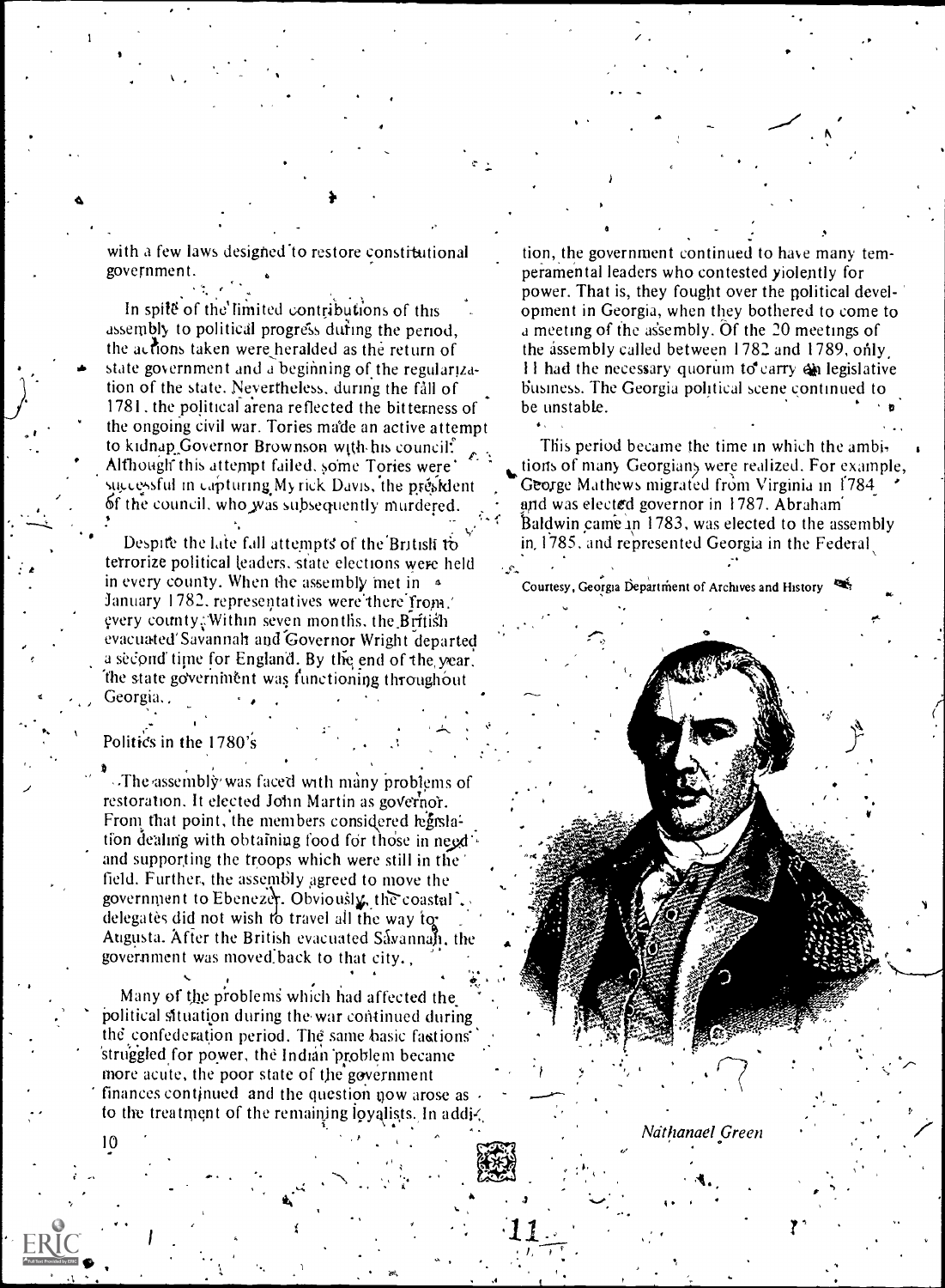Constitutional Convention in 1787. These new leaders' were received in part because the bitterness of the preceding eight years made new talent much in demand,

 $\mathfrak{u}$ . and E The governors during this period continued to represent the old factions. Lyman Hall was elected in 1783. He had been a leader of the radical faction since the early days of the Revolution. John Houstoun, who returned to the governothip in 1784, represented the  $\sim$  te conservative faction. He was-in turn follows Samuel Elbert in 1785 and Edward Telfair in  $\sqrt{86}$ , both of whom represented the same faction as Houstoun. Then  $G\acute{e}$ orge Mathews, George Handley' and George Wallon, representing the upcountry radical group, served in succession from 178/ to 1789.

 $\cdot$  The true center of political strength in Georgia during this time was the legislature. This body elected the governor, the council and-the judiciary. .However, despite commitment to their position, ,the legislators had a difficult time living up to.thEir aspirations. The members viewed their power very 'broadly. For example; in early 1783, thejegislature elected George Walton as chief justice. In a confusing shift, the next day it decided to investigate his. forged letter dealing with Lachlan McIntosh which had caused such a stir in 1780. Because Walton refused, to entertain a grand jury presentment against those involved in the situation, this body requested Governor Hall to suspend Walton pending a full investi填ation. Nothing came from the charges,. and later Walton returned to the bench. This, however, illustrates the continuation of disputes which had started at the beginning of the war:

The assembly was faced with many ongoing political'problems during this period which reoccurred from-year to year. Money was perhaps the major concern. Georgia, like the other states during the Revolution, had borrowed heavily.,With the end of the war, schemes had to be devised to pay the indebtedness. Land taxes were adopted and export-import duties were impojed. Collectively,

'

none of these measures were designed to produce enough money for the state td pay its debts and to meet its ongoing obligations. The legislators shied away from a firm commitment to pay the state's debts. For the most part, however, tax collection was vefy slow, which meant that year after year little money came in. The end result was that the state often attempted to meet its financial obligatights by paying in valuable property. For example, acreages of land were authorized to meet certain debts like salaries, bounties to Revolutionary soldiers and other commitments.

Land granting was another continuing question. The pUblic domain of the state was immense, including most of the present states of Georgia,- Alabaria and Mississippi. In fact, it was a major source T potential strength. To this end, the state togistature devoted much of its time to legislation concerning land. This land was used by the state to induce settlers to come to Georgia. The availability of land caused  $\mathbf{d}$  the nomenal growth of the state along the frontier. Bounties of land were given to prominent patriots like General Nathanael Greene and General Anthony Wa ne for their services to the state.

. Other types of land legislation involved the confiscation, of lands belonging-to British loyalists. At the end of the war, the assembly both confiscated land and banished individuals from Georgia. Almost as soon as these actions became laws, the assembly it the urging of some prominent leaders, instituted a campaign of leniency for the loyalists who wished to remain in Georgia. Often the assembly lessened the loss or removed it altogether. This resulted in a good number of loyalists remaining in Georgia to help its growth.'

.

.

The land legislation designed to attract new settlers created problems with the Indians, who never willingly ceded land as rapidly as settlers demanded it. With thousands' of new settlers pouring into the state seeking new homes, pressure on the frontier built up rapidly. Despite the state's

 $\mathcal{A}1$   $\mathcal{A}2$ 

 $\mathbf{v} \cdot \mathbf{v}$ 

1

 $12 \rightarrow$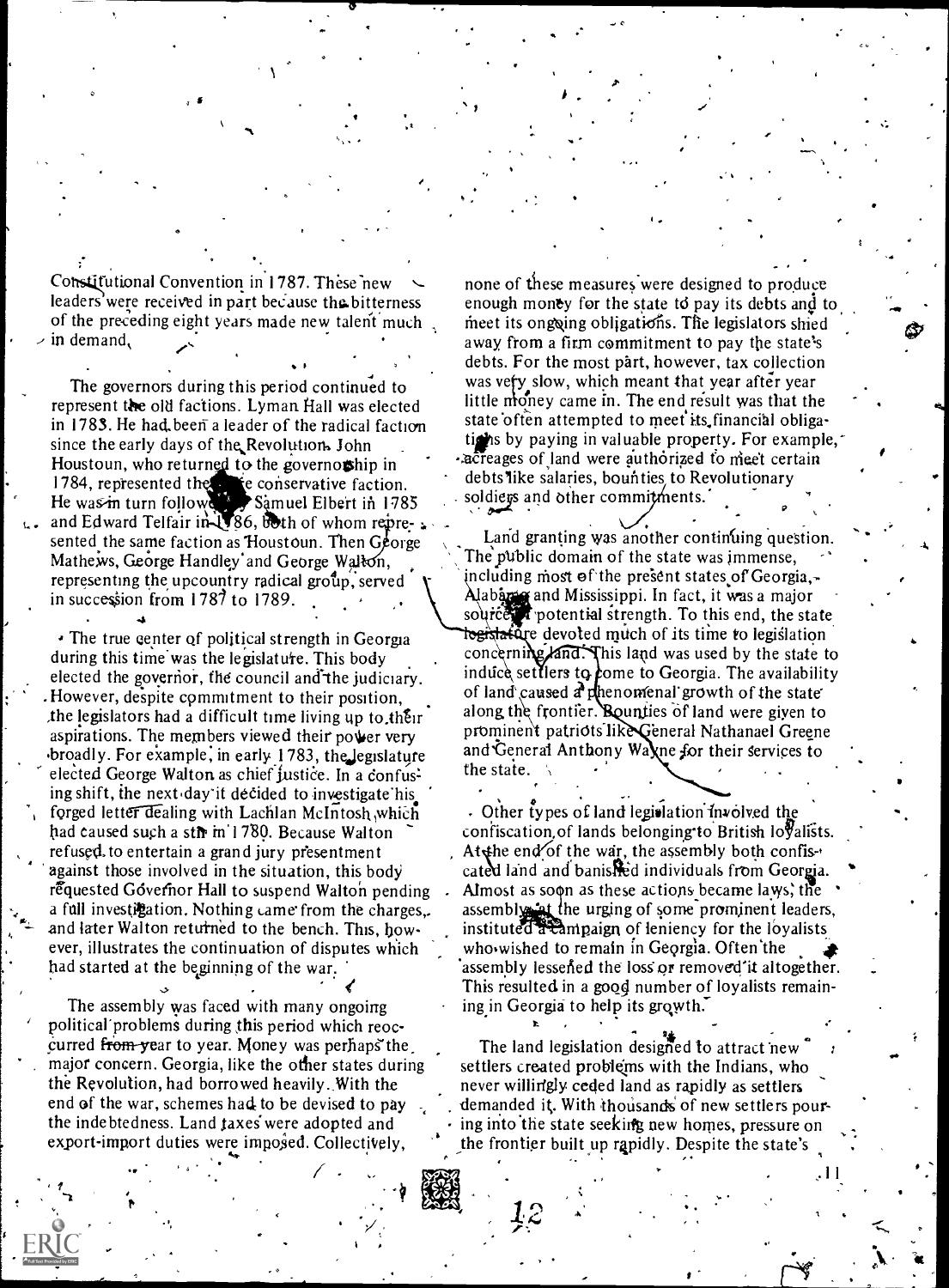$\frac{1}{2}$  $\zeta$  poor financial condition, the militia had to be  $\zeta$ maintained to guard the area. During the entire period, there was a constant threat of warfare. The militia was also kept on the frontier because of the lawlessness that had developed there. Marauding bands of outlaws kept the frontier area in a constant state of fright. Both these bands and the Indians kept the already overtaxed government busy try ing to provide some protection in order to keep on attracting new settlers to populate the state.

The rapid flow of settlers into the state likewise brought-political change. With the departure of the British in 1782, the coastal politicians had succeeded temporarily in returning the capital to Savannah. However, the following year the executive office of the state moved back to Augusta for a part of each year. As a result of this move, a. conflict occurred as to the location of the capital. In the next three years, the seat of government was shifted 10 times between Augusta and Savannah. When Governor

 $J_{\text{max}}$ 

 $\mathbf{r}$   $\mathbf{r}$   $\mathbf{r}$ 

13

Telfair ordered the transportation of all the state records to Augusta, the Savannah delegates resisted sharply A real struggle developed before the records were moved to Atigusta. Finally in 1786 the assembly passed a law creafing the new town of Lduisville, which was to become the capital. Until the time that this new city was finished, Augusta  $\overline{\phantom{a}}$ . was to be the state capital. It was 1795 when Louisville became the capital. The conflict over the shift demonstrates the coastal-upcountry factionalism of Georgia politics that had continued since the beginning of the war.

.

While the legislators were creating a new capital by law, they also took steps to regularize.city gOvernment in the state. Savannah, Sunbury, Augusta and Brintwick were all given their own governments. At the same time, the legislators also chartered the first state university. This action, at least legislatively; shows the, attention that the legislators' were paying to the development of the state.

#### Political Overview

12

**I** Alberta

development in Georgia during the olutionary and confederation periods was affected by the many problems in the state. The small population, the wide extent of settlement, the rivalry between the coast and backcountry and  $\theta$ the split between Whig and loyalist all hampered the ,political development of Georgia. The strong fictional groups and the restoration of a British prov inual government served'to divide the state further and to prevent a regularization of government until after 1782.

Despite the splintered, uncooperative factrons

there were many strong minded individuals who kept alive the idea of a state through the dark days of the early 1780's. There was a general concern for the development of the state. This agreement provided a source of unity in the state government when all else failed. The smallest, weakest, poorest rebelling colony in 1775 was still a small, weak and poor state in 1787. Yet the ideas of promoting population, building a new city for a capital and. Lreating a state university show the genuine concern. of the political leaders for their state. Georgia political history through this time is largely a study  $\cdot$  of Bulloch, Gwinnett, Treutlen, Houstoun, Walton, Hall, Telfair, Mathews and Jackson, to name a few,

and their perseverance for the survival of the stat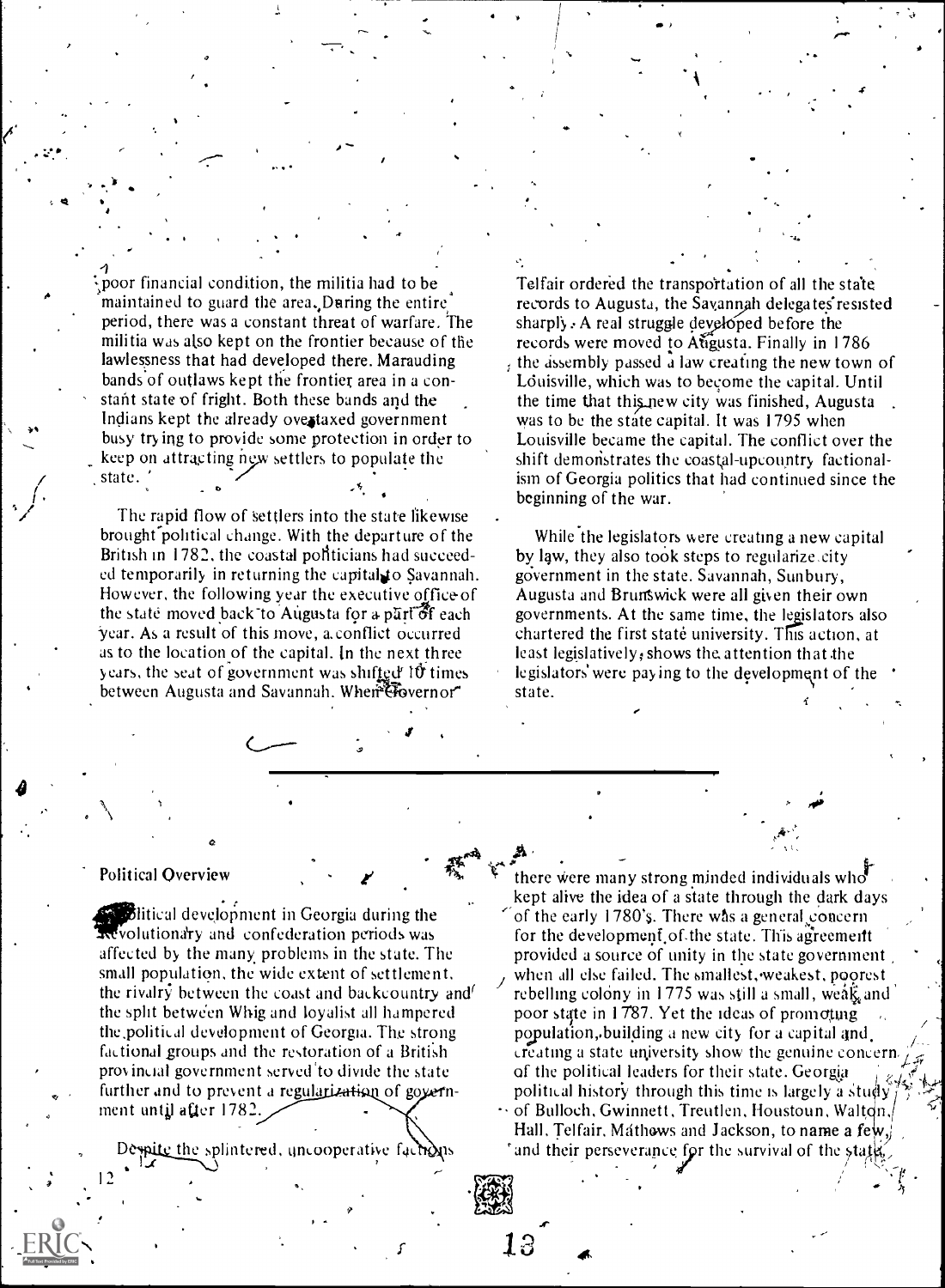These men were vitally concerned with the development of Georgia. Political change did coine out of the Revolutionary chaos. The coastalupcountry struggle of the period resulted in the emergence of upcountry leaders and the physical relocation of the capital. Savannah and the coast lost a great deal of political power.

The end results of the struggle through this

period were a reordering of the Georgia political scene, new personalities, new geographic areas and concerns and the deeper involvement of more citizens. All brought significant political change. Eventually as order emerged from chaos, a stable state government was created with its power in the hands of Georgians. In the end, this was the most significant development $\blacksquare$ 

#### BIBLIOGRAPHY

Abbot, William W., "The Structure of Politics in Georgia, 1782-9," William and Mary Quarterly, 3rd'Series, XIV (1957), 47-65.

Cashin, Edward J., "The Fambus Colonel Wells. Factionalism in Revolutionary Georgia," Georgia Historical Quarterly, LVIII (1974), 137-156.

Coleman, Kenneth, The American Revolution in Georgia. Athens University of Georgia Press, 1958.

Coleman, Kenneth, "Restored Colonial Georgia, 1779-1782," Georgia Historical Quarterly, XL (1956), 1-20.

- Jackson. Harvey, "Consensus and Conflict. Factional Politics in Revolutionary Georgia. 1774-1777." Georgia Historical Quarterly., LIX (4975), pp. 388-401.
- Jones, Charles C., Biographical Sketches of the Delegates from Georgia to the Continental Congress Boston, 1891, reprinted Spartanburg. The Reprint Co., 1972.
- Kaminski, John P., "Controversy Amid Consensus. The Adoption of the Federal Constitution in Georgia," Georgia Historical Quarterly, LVIII (1974), 244-261.
- Lamplugh, George R, "Farewell to the Revolution. Georgia in 1785," Georgia Historical Quarterly, LVI (1972). 387-403.

 $14$  .

13

Saye, Albert, New Viewpoints in Georgia History. Athens. University of Georgia Press, 1943.

 $\sigma_{\rm c}$  -  $\sigma_{\rm c}$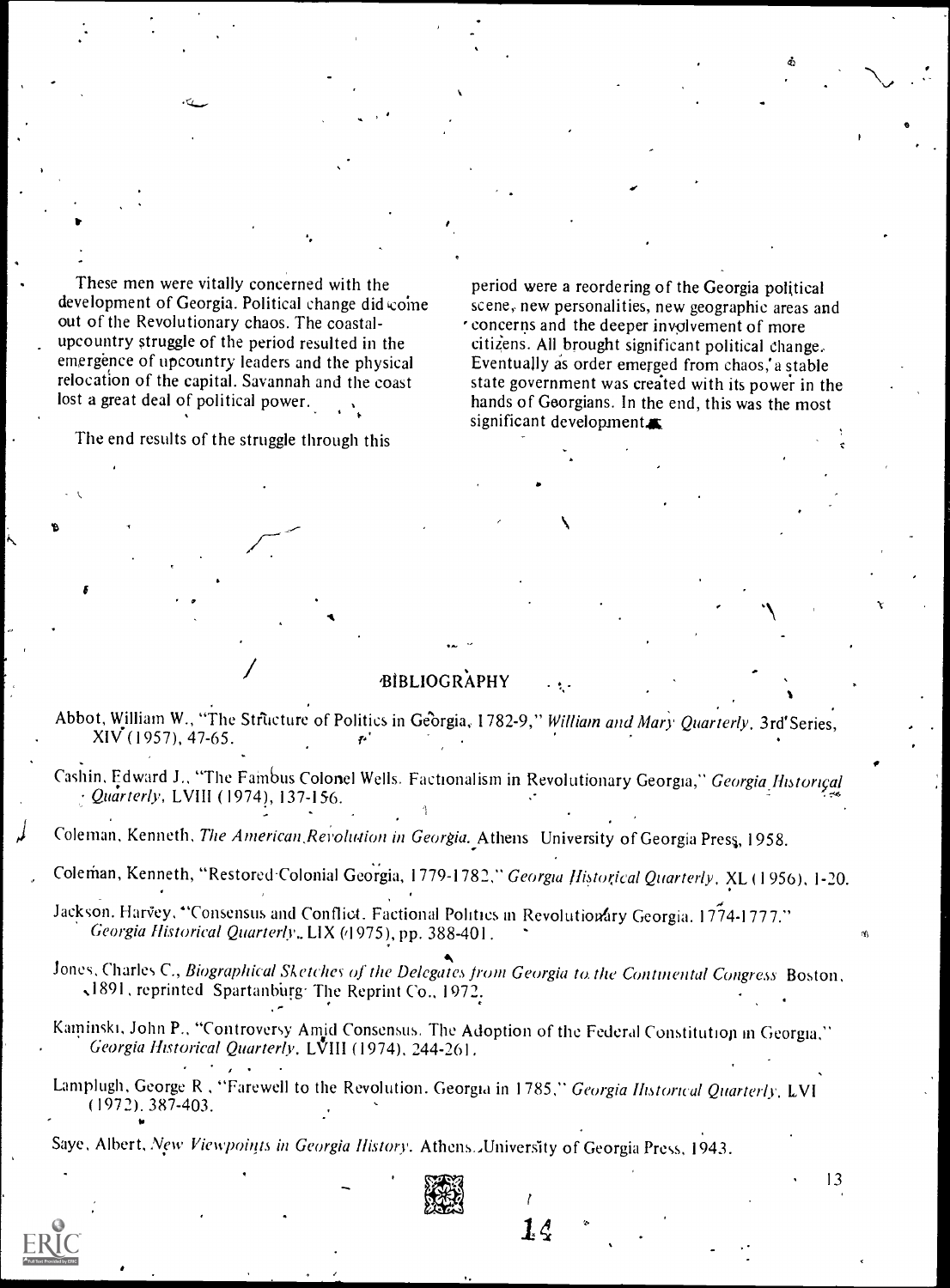# Teacher's Guide Reserve du Service de la Communication de la Communication de la Communication de la Communication de la

**I** and the second second  $\mathbf{I}$ 

# Bonita B. London

 $\checkmark$ 

Teacher Booker T. Washington High School Atlanta Public Schools

 $\mathcal{E}$ 

 $15<sup>5</sup>$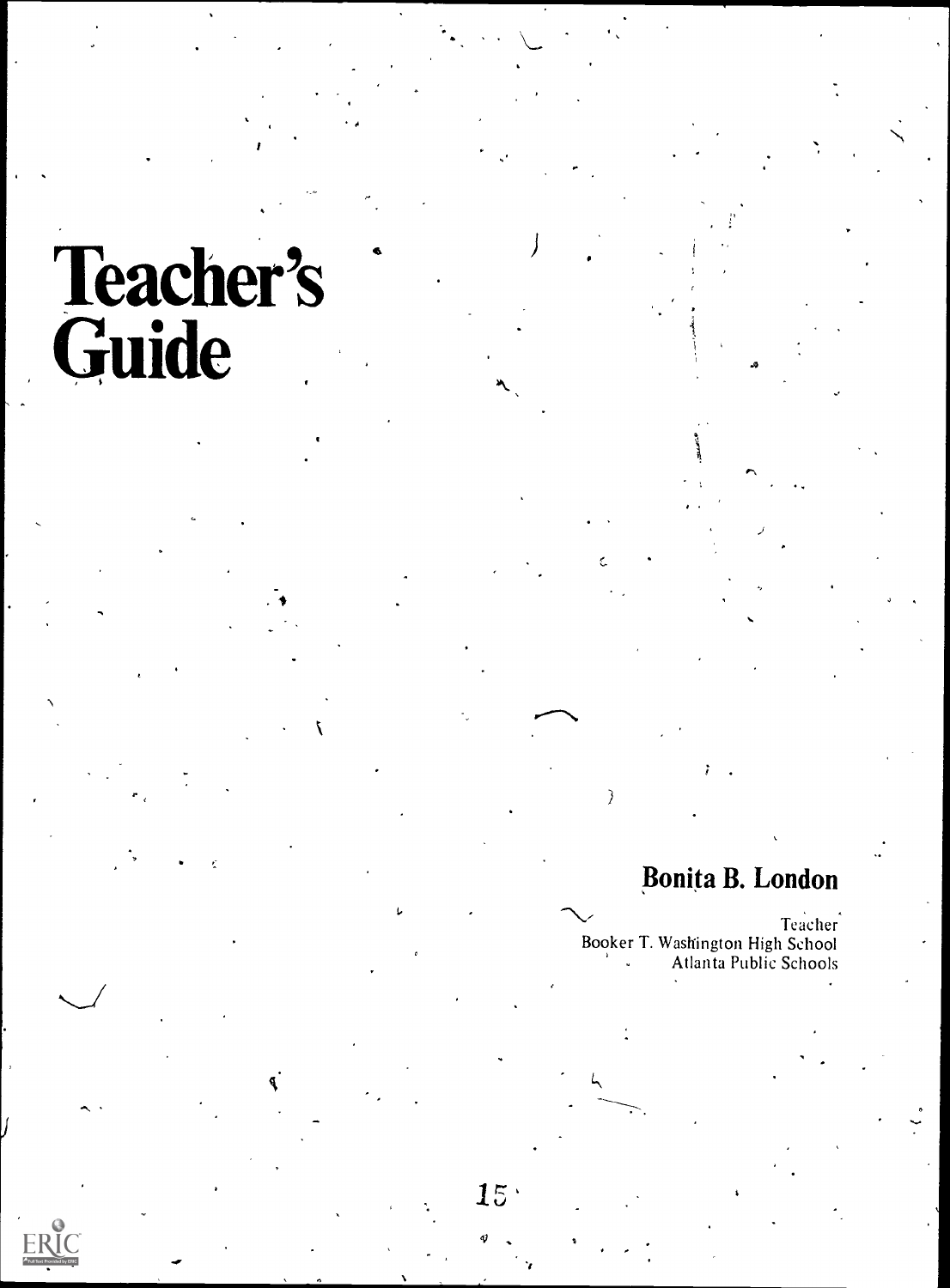#### Focus

 $\tau$ 

Political Changes in Georgia, 1775-1787 offers the students an indepth study of the development of Georgia's political system along with the contributions of the men who formed the "new" government.

2

.1

Although the unit deals specifically with Georgia, it also offers a unique view of the problems, conflicts . and evolutionary processes inherent in establishing *any* new system of government.

#### **Objectives**

- To identify and describe the various political factions involved in setting up Georgia's political system of government.
- To Lompare and Lonstrast the roles and contributions of the various governing bodies during the Revolutionary period.
- List the provisions of the State Constitution adopted in Georgia in 1776 and compare this to the present constitution.
- Identify individuals who played a prominent role in establishing the pre- and post-war governments in Georgia and list the contributions of each.
- Identify specific problems involved in the political development of Georgia along with the techniques. utilized to solve these problems:

Suggested Schedule

The unit can be expanded or modified according to course constraints and/or student interest. A minimum of two weeks is suggested. Students would require an additional period of study if they have not been exposed to background information of the American Revolutionary period.

#### Course Designation

The unit can be utilized in Georgia history , American history.or as a specialized unit in political science.

#### Suggested Vocabulary

Students would need exposure to the vocabulary prior to beginning the unit and reinforced within the context of the unit.

1.6

| de facto  | loyalist                                       | radical    | merger        |
|-----------|------------------------------------------------|------------|---------------|
| Whigs     | patriots                                       | upcountry  | restoration - |
| Tories. . | conservative                                   | extralegal | А             |
| 16<br>٠   | $\sim$ $\bullet$<br>$\ddot{\phantom{1}}$<br>v. |            | 钛             |
|           |                                                |            |               |

 $\sqrt{2}$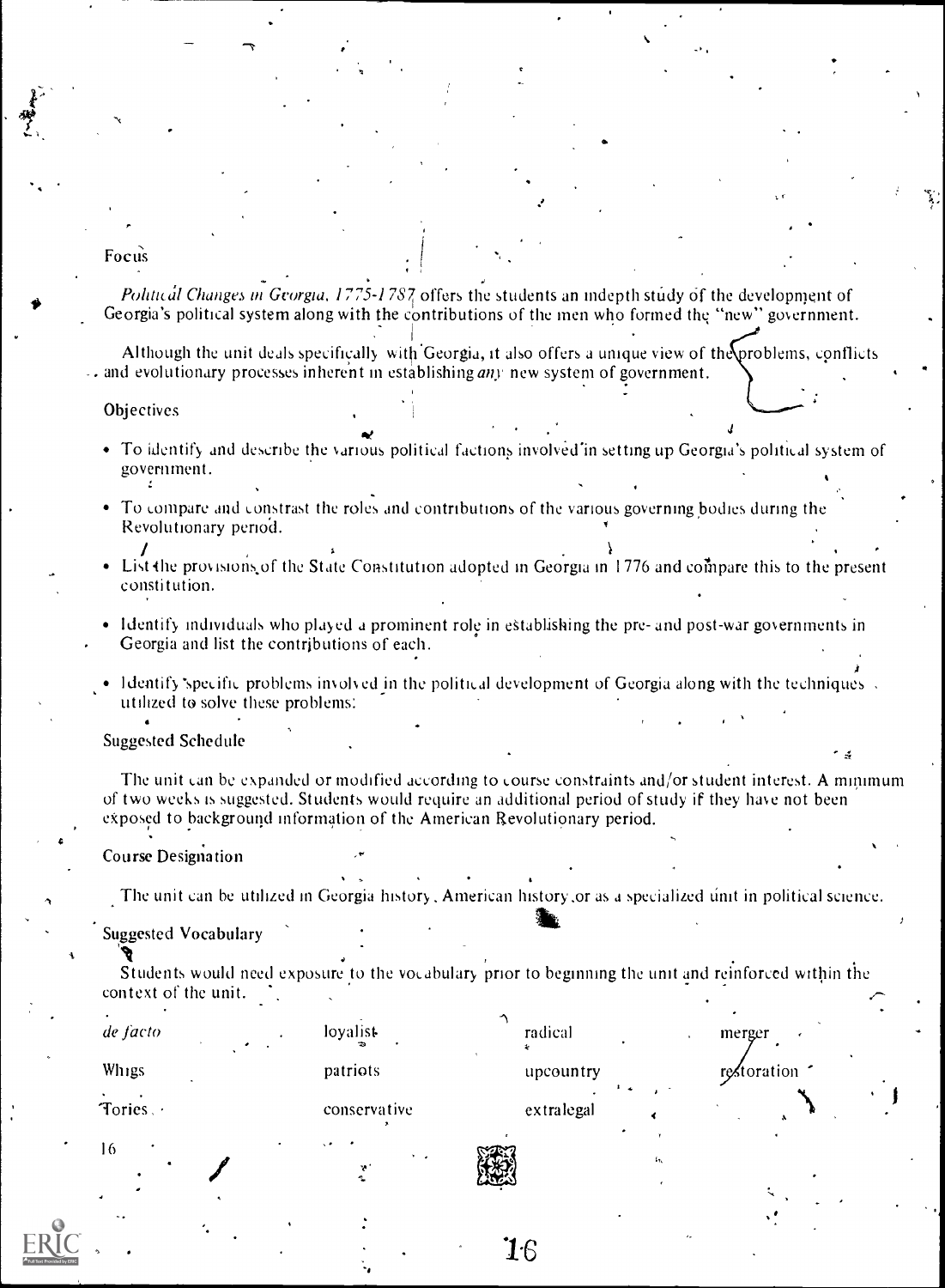#### Discussion<sub>-Questions</sub>

11.12.12.12

- Discuss the correlation between Georgia's economic status in pre-Revolutionary days and their ability to form a new government. Is the same correlation true with the formation of all new governments?  $\cdots$  (Outside sources and Teacher Background Information)
- Why did Georgia hesitate to become involved in the American Revolution? (Other sources see bibliography)
- Discuss the reasons for numerous changes of Georgia's capital. Why and when was Atlanta finally chosen as the permanent capital<sup>2</sup> (p. 2, 11, 12, 1<sup>th</sup>, 17, 21.) (Part two can be obtained from the Atlanta Chamber of Commerce or other outside resources.)
- What was the "Association" and how did it bring Georgia into conformity with the other colonies? (p. 2)
- Was the Council of Safety effective? Why do you think they censored news publications? (p. 3) Do the same reasons apply to censorship in other countries today? How?
- What were the major differences between the 1st and 2nd Continental Congress? What purpose did they both serve?
- Name the Georgians appointed to represent the State at the Continental Congress and why they were chosen. Who signed the Declaration of Independence?
- There is no mention of the role of women in forming Georgia's government. Why?
- Why were the Rules and Regulations considered a "novel document?" p. 5
- Georgia is second in its number of counties. How were these divisions decided upon? Discuss pro and con the desirability of having such a large number of independent governmental units.
- What changes might have occurred if South Carolina and Georgia had merged? List some of the changes that would.have been in evidence today.
- Discuss the "lasting political change" that took place when the loyalist left Georgia in 1782? p. 12<sup>o</sup>
- What was the role of the Supreme Executive Council? Did they help or hinder the process of establishing a government? Why? (p. 12-15)
- Suppose you had been called into Georgia in July of  $1\frac{1}{281}$ . What would you have done to bring about order? (p. 15).
- Land grants were prevalent throughout the country after the Revolution. What particular problems did ' Georgia encounter as a result of hese grants? (p. 19-21) Do we have evidence of similar problems today in Georgia?

1

 $\boldsymbol{\beta}$ 

17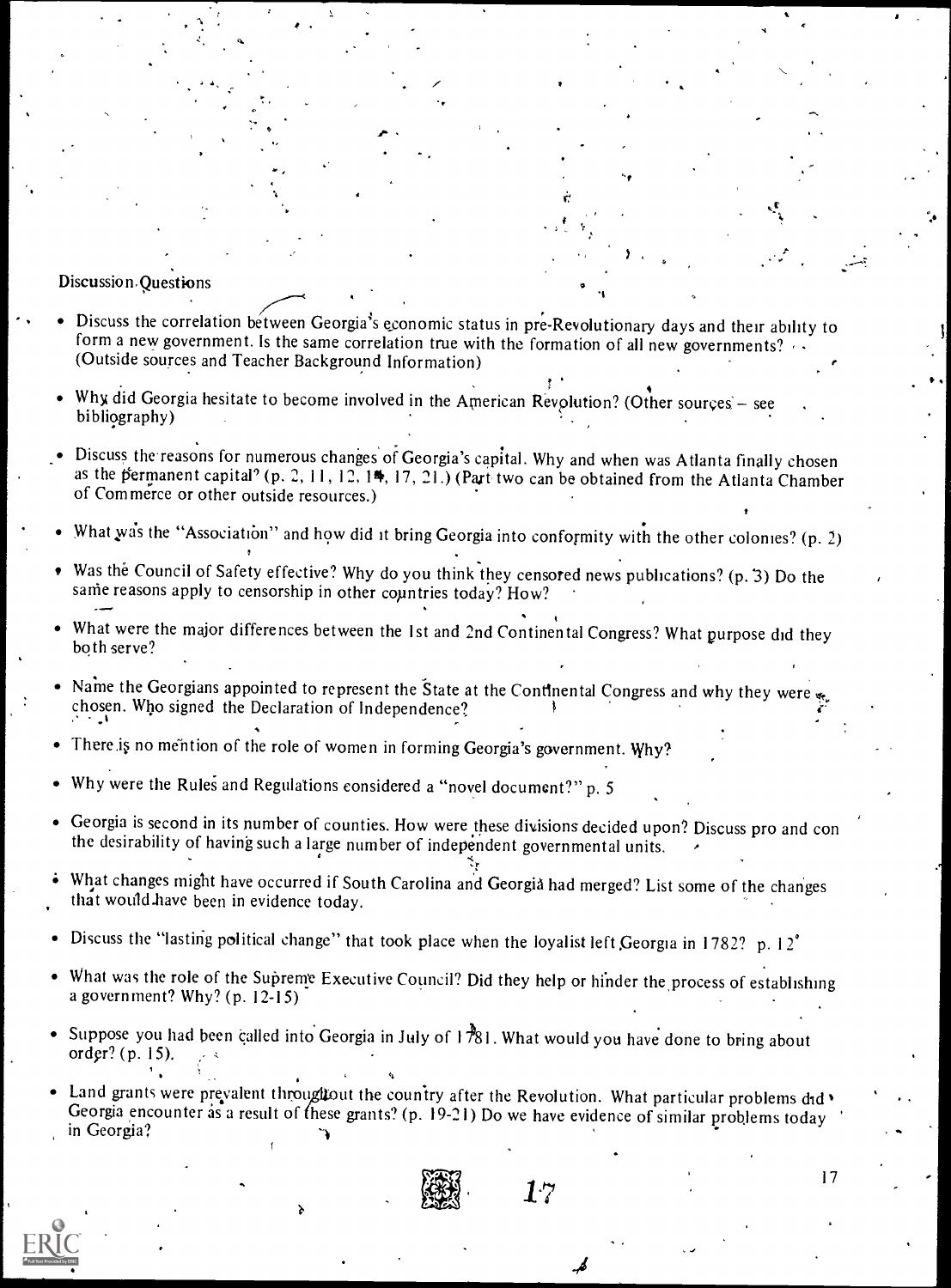In counties in the metro area, county commissions and city governments are involved in granting housing for a minimum amount of money anywhere from 300-3000 dollars. The only obligation is the residents must improve the property and loans are given for this purpose at low' rates. Students may want to investigate this practice as an activity.

 $\cdot$  .

 $\bullet$  . The contract of the contract of the contract of the contract of the contract of the contract of the contract of the contract of the contract of the contract of the contract of the contract of the contract of the co

.-

4

)

.

, <sup>0</sup>

- List and discuss the problenis Georgia faced in finally establisling a stable governmental system.
- Discuss our lives today if the British had won the American Revolution. How would our lives have been similar? How would they have been different?

#### Activities

The following activities have been subjectively coded for levels of difficulty L for Low level reading students, A for Average and G for Gifted or Accelerated. This is by no means meant to limit the student, but rather to provide an arbitrary measure of difficulty.

茂

A,  $G$  Through research, determine why Georgia was "the most economically underdeveloped of the colonies" and the "youngest and weakest." Determine how this affected its ability to organize a stable political system:

L,  $A, G$  Within any designated time period of Georgia's political development, have students identify with several groups and roleplay of one of the meetings described in the unit.

 $G$  Ask several students to read Eugenia Price's trilogy (see bibliography) and retell the story to the class. ' . .

Note The trilogy is fiction based on fact and makes the study of Georgia history "come alive." It is recommended reading for teachers. However, it should be noted that the trilogy is written in reverse order of publication.

L,  $A, G$  Many of the men involved in establishing the government of Georgia have counties named after them. Using a blank map of Georgia, have students shade in these counties and give the contribution of each individual. Note: Hart County

Note Georgia Place Names is the perfect resource for this activity, and is, within itself, a fascinating study.

A,  $G$  Write a news article which may have appeared in the Georgia Gazette during the time the Council of Safety regulated publications. Rewrite the same article as it might appear today.

#### L,  $A, G$  Choose individuals discussed in the unit and:

 $\mathbf{I} = \{I_1, \ldots, I_n\}$ 

- Write a fictional short story or poem about him.
- Reproduce a picture taken from a print.
- Make a doll costume this individual would have worn during this period.
- Become that individual and write a letter to a friend describing some event in which you were invólved; i.e., Continental Congress.

 $18\,$ 

 $18$  ,  $\bigvee$   $\bigvee$   $\bigvee$ k

/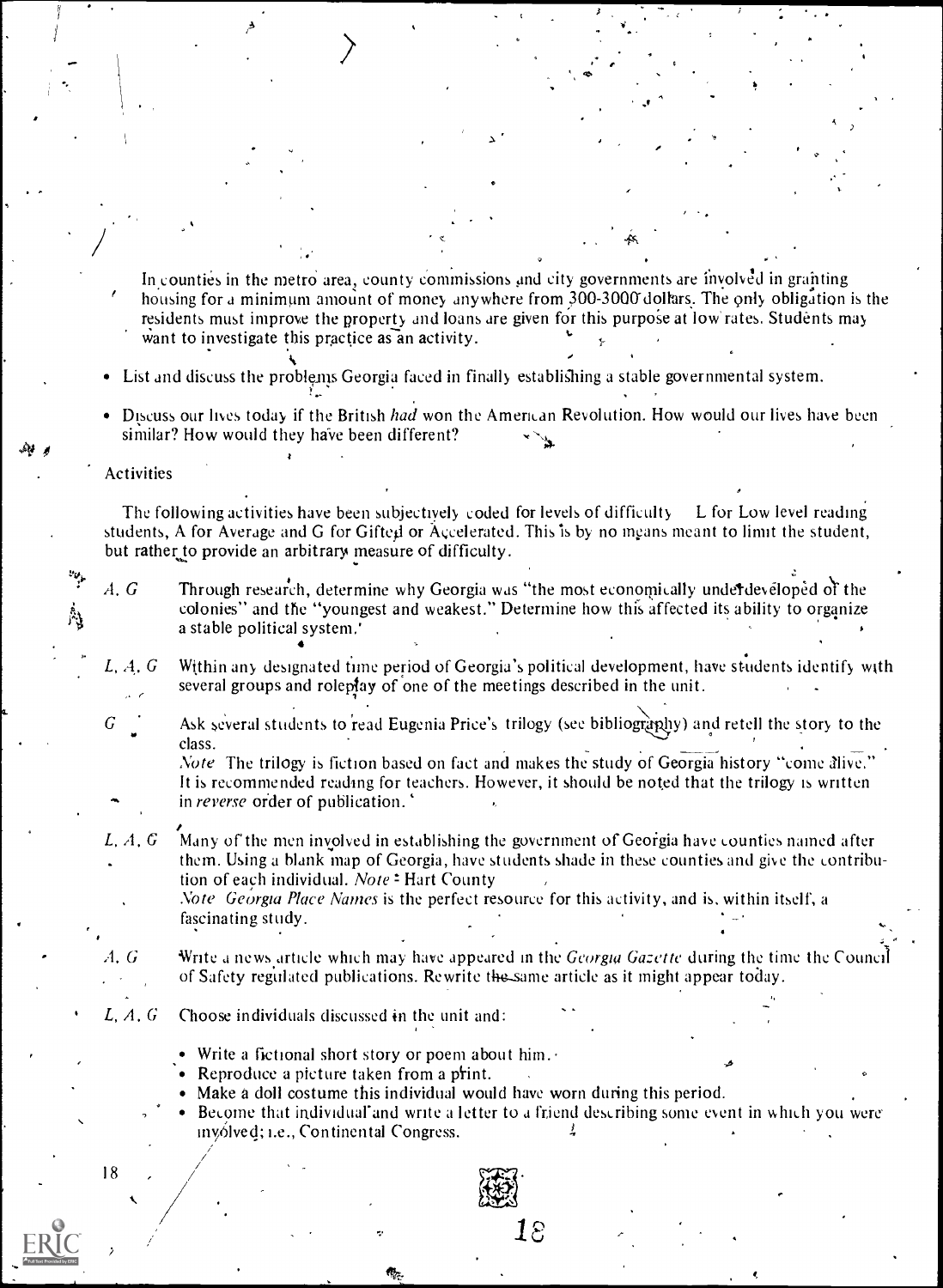Make a speech to the class giving four points of view on a topic which would have been discussed during the period.

I

- $G$  The advent of the American Revolution gave rise to multiple political labels such as conservative, liberal and radical. Trace the changing connotation of.these labels through American hislory and compare its political meaning with today.
- A,  $G$  Through construction of a chart and narration compare and contrast the function of Georgia government today with the function of the government immediately following the Revolution.
- $G$  The Whig movement in Georgia was composed of conservatives and liberals who were in constant and often bloody disagreement. Research the personal background of some of these men and determine if social and economic status was the basis for their vehement disagreements.

G Compare and contrast the Revolutionary period with the confederation period. Can we see any  $\sqrt{2}$ , evidences of their contributions today?

G Obtain a copy of the present Georgia Constitution and a copy of the document written by the State Constitutional Convention in 1776. What similarities can you find?

L,  $A$ ,  $G$  Follow the newspaper reports of the state legislative sessions for, a few days. Choose any bill that is up for passage or has been passed. Divide the class into two groups-one group to represent today's legislatures and the second to represent members of the legislature in 1776. Role play an imaginary debate between the two groups.

- L, A, G Read designated parts of the present Georgia Constitution. List five changes you would make if you were in the legislature voting on proposed changes in the constitution.
- L, A, G After careful study of the different political groups in Georgia during 1775-1787, choose the group with whom you would have identified and share your reasons with the class.
	- Research other states who were under British invasion and domination during the Revolution. How did their plight compare with Georgia's?
- $G$  Contact the Georgia Department of Archives and try to obtain a copy of the letter forged by George Walton. Discuss your finding with the class along with the reasons you think Walton , committed the forgery.

A, G Trace the development of the county unit system in Georgia. How did the American Revolution affect this system? Invite a member of the legislature representing your district to discuss the system with the class. Afterwards, debate: Given: The multiple number of county units is detrimental to future social

and economic progress in Georgia.

19

 $1, A, G$  Have students work in groups and complete the following chart. Include men such as Archibald

 $\mathbf{f}_t = \mathbf{f}_t + \mathbf{f}_t$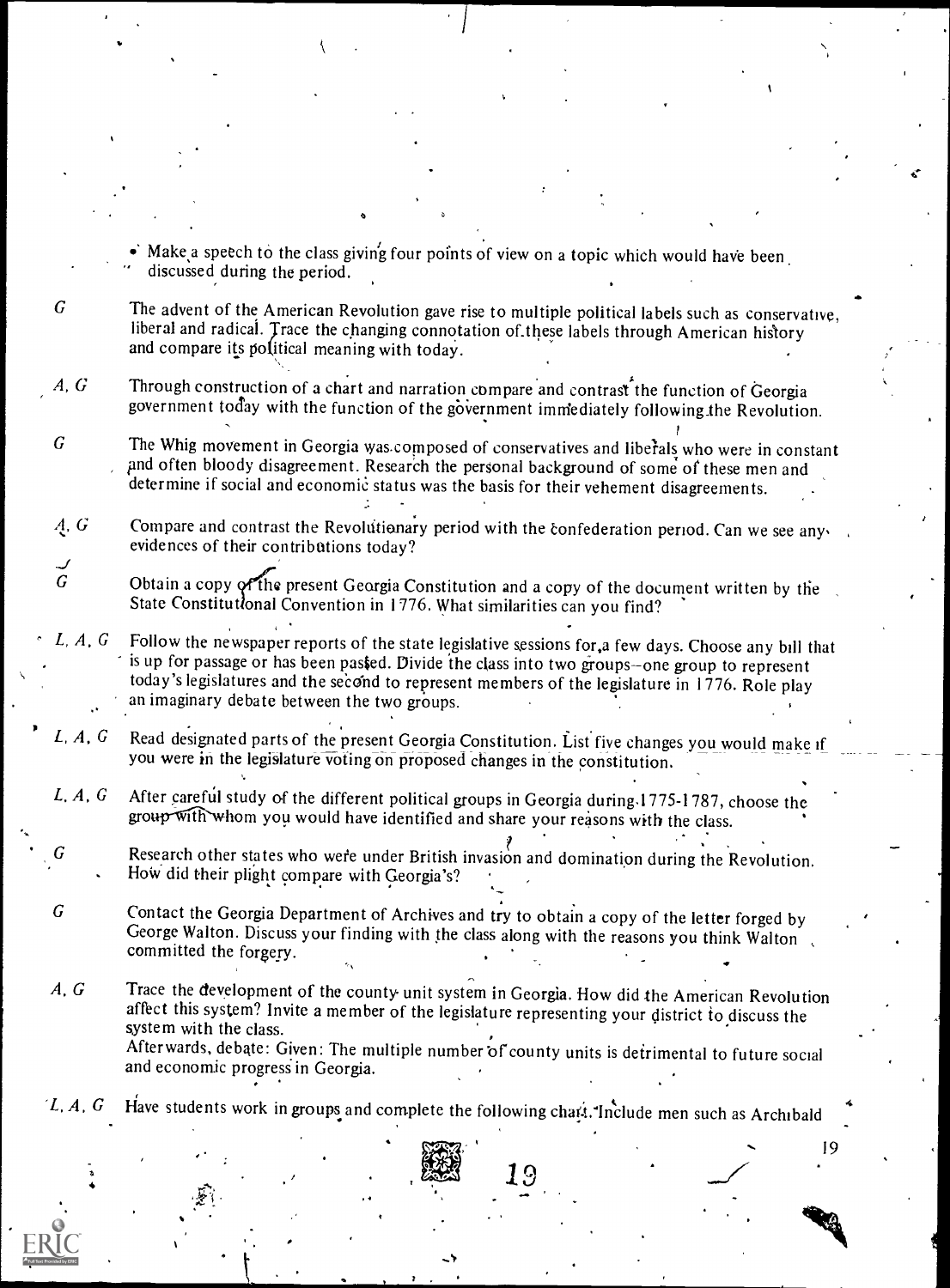Bulloch, Lyman Hall, Button Gwinngtt, Lachlan McIntosh, John Adams Treutlen, John Houstoun James Wright, George Walton, Joseph Clay, Nathan Brownson, etc.

| $\sim$    | Men       | Political Group<br>They Represented | Time Period | Contribution | Present Day Affect | $\rightarrow$ |
|-----------|-----------|-------------------------------------|-------------|--------------|--------------------|---------------|
|           |           |                                     |             |              |                    |               |
| $\bullet$ |           |                                     |             |              |                    |               |
|           |           |                                     |             |              |                    |               |
|           |           |                                     |             |              |                    |               |
|           | $\bullet$ |                                     |             |              |                    |               |

### **BIBLIOGRAPHY**

Brown, Ira. The Georgia Colony. Atlanta: 1973 .

Coleman, Kenneth. The American Revolution in Georgia, 1763-1789. Athens. University of Georgia Press 1958.

Georgia Studies-Selected Writings of Robert Preston Brookes, Attens. University of Georgia Press, 1952.

2Ċ

Krakow, Kenneth. Georgia Place Names. Macon: Winship Press, 1975.

Lane, Mills B. The People of Georgia. Savannah: Beehive Press, 1975.

Lane, Mills B. General Oglethorpe's Georgia. Savannah: Beehive Press, 1975.

Price, Eugenia. Beloved Invader. Philadelphia: Lippincott, 1965.

Price, Eugenia. New Moon Rising. Philadelphia: Lippincott, 1969.

Price, Eugenia. Lighthouse. Philadelphia: Lippincott, 1971.

20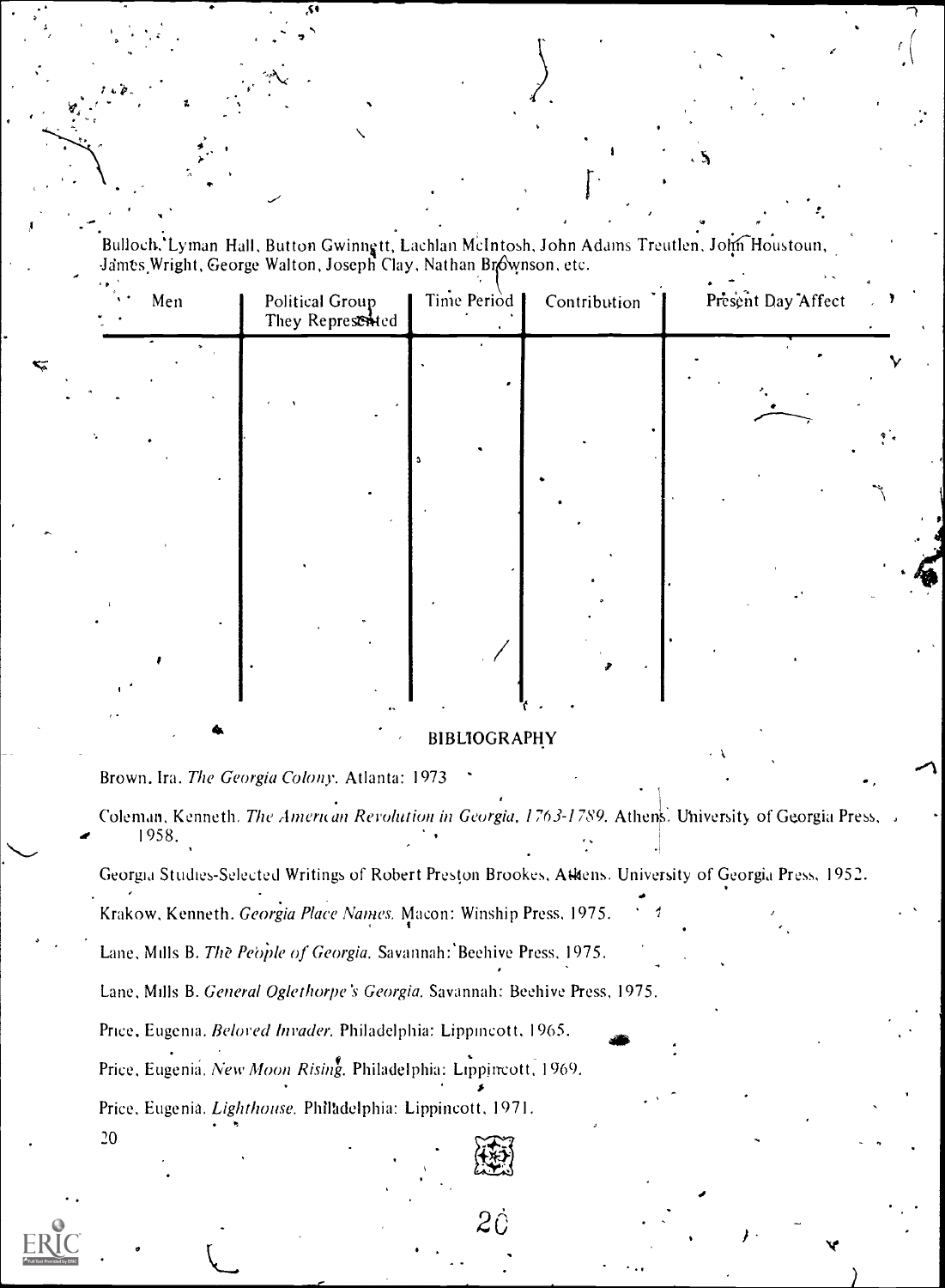## SEEK AND FIND

 $\bullet$  . The set of  $\bullet$ 

|                           |                                                                   |                           |                           |                  |                  |                           |                  |                      |                              |                          |                           |              |                          | ٠.                        |                    |                                              |  |  |   |
|---------------------------|-------------------------------------------------------------------|---------------------------|---------------------------|------------------|------------------|---------------------------|------------------|----------------------|------------------------------|--------------------------|---------------------------|--------------|--------------------------|---------------------------|--------------------|----------------------------------------------|--|--|---|
| S                         | $\mathbf B$                                                       | ${\bf N}$                 | $\ddot{\tilde{\text{T}}}$ | L                | $\mathbf O$      | $\mathbf{A}$              | $\mathbf X$      | $\mathbf R$          | Ÿ.                           | $\mathbf G$              | L                         | T            | $\cdot$ V'               | $\Delta$                  | $\mathbf{J}$       | $\mathbf{T}$                                 |  |  |   |
| $\mathsf G$               | $\mathbf{A}$                                                      | S                         | $\mathbf U$               | $M$ .            | L                | Q                         | $^{\circ}$ R     | $\mathbf{P}$         | $J -$                        | $\mathbf{I}$             | $\mathbf{A}$              | H<br>Ą,      | $\mathbf{A}$             | ${\bf N}$                 | $\mathbf{A}$       | $\mathsf{R}$                                 |  |  |   |
| $\mathbf{A}$              | $\mathbf{D}$                                                      | $\cdot$ V                 | B                         | $L$ <sup>-</sup> | $\mathbf{A}$     | Y                         | $\mathbf{A}$     | $\sqrt{\frac{1}{G}}$ | U                            | H                        | $\mathbf{I}$ .            | $\mathbf E$  | D                        | ان S ،                    | M                  | E                                            |  |  |   |
| B                         | र्ग<br>$\overline{C}$                                             | $\mathbf{A}$              | $\mathbf{A}$              | $\mathbf{A}$     | D                | $\mathbf{Z}$              | ${\bf E}$        | $\mathbf{L}$         | $\sum_{i=1}^{n}$             | $\mathbf{A}$             | ${\sf R}$                 | $\mathbf R$  | $\mathsf{C}$             | B                         | $\mathsf E$        | S                                            |  |  |   |
| $P_{\rm v}$               | $\overline{C}$                                                    | H                         | $\mathsf F$ '             | $\mathbf N$      | $\mathbf{I}$     | $\mathbf I$               | ${\bf E}$        | H                    | $\mathbf{v}$<br>$\mathbf{I}$ | Q                        | $\mathsf{R}$              | ${\sf E}$    | $\mathbf{P}$             | اها                       | S                  | T                                            |  |  |   |
| Q                         | $\mathbf{O}$                                                      | W.                        | $\mathsf{R}$              | H                | ${\bf N}$        | G                         | $\mathsf F$      | T                    | $\overline{C}$               | $\dot{s}$                | ${\bf N}$                 | $\mathbf T$  | L                        | $\boldsymbol{A}^{\prime}$ | W                  | $\mathbf{I}$                                 |  |  |   |
| G.                        | ${\bf E}$                                                         | $\mathbf{O}$              | $\mathbf R$               | $\mathsf G$      | $\mathbf{I}$     | $\boldsymbol{\mathsf{A}}$ | $\mathbf X$      | ${\bf P}$            | $\mathbf{I}$                 | $\overline{O}$           | M                         | U            | $\overline{\mathcal{S}}$ | Q                         | ${\bf R}$          | $\bf J$                                      |  |  |   |
| X                         | $\overline{G}$                                                    | $\mathbf U$               | $\mathbf A$               | ${\bf R}$        | D                | $Z_{\cdot}$               | $\, {\rm H}$     | $\bf J$              | $\mathbf{A}$                 | $\cdot \mathbf{P}$       | M                         | $\mathbf U$  | S                        | Q                         | I                  | J                                            |  |  |   |
| $\mathcal{C}$             | $\mathbf{A}$                                                      | H                         | $\mathbf D$               | I                | Y                | K                         | $\mathbf I$      | T                    | L                            | N                        | $\mathbf{O}$              | $\mathbf X$  | $\mathbf{A}$             | $\mathbf{L}^{\mathrm{J}}$ | ${\bf G}$          | H                                            |  |  |   |
| ${\sf E}$                 | $\, {\bf B}$                                                      | $\mathbf U$               | $\mathsf{S}^+$            | $\mathbf B$      | ${\sf E}$        | $\mathsf E$               | $\mathbf{J}$     | $^{\bullet}$ L       | M                            | $\mathbf N$              | Ļ                         | $\mathbf{A}$ | $\mathsf F$              | $\mathbf R$               | H                  | H                                            |  |  |   |
| $\boldsymbol{\mathsf{X}}$ | $R_{i}$                                                           | H <sub>1</sub>            | $\mathbf{X}$              | $\mathbf L$      | $\mathbf{A}$     | $\mathbf M$               | ${\bf G}$        | $\mathsf G$          | W                            | $\mathbf{I}$             | N                         | 'N           | Ė                        | $T^{\prime}$              | T                  | $\lceil \mathop{\mathrm{T}}\nolimits \rceil$ |  |  |   |
| ${\sf E}$                 | $\mathbin{\overset{\text{\tiny{A}}}{\cdot}} X$                    | $\mathbf A$               | $\mathsf{C}$<br>$\Delta$  | $\mathbf A$      | B                | $\cdot$ S                 | $\rm K$          | $\mathbf L$          | $\mathsf G$                  | $\mathcal{C}$            | $\mathbf N$               | $\mathbf O$  | $\cdot$ T                | $\overrightarrow{A}$      | T                  | $\boldsymbol{X}$                             |  |  |   |
| $\mathsf C$               | $\mathbf{A}$                                                      | $\sqrt{ }$                | ${\sf E}$                 | $\mathbf{B}$     | $\, {\bf B}$     | $\mathbf{A}$              | $\boldsymbol{Z}$ | $\mathbf{r}^*$       | $\mathbf I$                  | Ķ                        | J                         | Y            | Y                        | Y                         | $\mathbf A$        | M                                            |  |  |   |
| ${\bf U}$                 | $\cdot^{\mathsf{A}}$                                              | ${\bf E}$                 | $\mathbf{A}$              | W                | $\mathbf U$      | $\mathbf U$               | $\mathbf V$      | $\lambda$            | ${\bf N}$                    | U                        | Y                         | H            | $\mathbf{I}_{\bullet}$   | $K_{\bullet}$             | $\mathbf{\dot{S}}$ | K                                            |  |  |   |
| T                         | ${\sf S}$                                                         | $\boldsymbol{\mathsf{A}}$ | V                         | $\mathbf U$      | ${\sf E}$        | L                         | ${\bf E}$        | $\mathbf V$          | $E_{1}$                      | N                        | B                         | W            | $\mathbf C$              | ${\sf S}$                 | $\mathsf G$        | $\bf{I}$                                     |  |  |   |
| $\bf{l}$                  | $\mathbf U$                                                       | G                         | $\mathbf I$               | $\mathsf{C}$     | A.               | W                         | L                | L                    | $\mathbf{A}$                 | Yť                       | D                         | $\mathsf G$  | $\mathbf R$              | $\mathbf{A}$              | ${\bf N}$          | T                                            |  |  |   |
| V                         | $\mathbf{O}$                                                      | S                         | ${\sf R}$                 | Y                | E                | ${\sf E}$                 | $\cdot Q$        | $\mathbf{O}$         | ${\bf P}$                    | $\mathsf G$              | $N$ $\vert$               | ଛ<br>Z       | T                        | $\overline{L}$            | Q                  | H                                            |  |  |   |
| ${\bf E}$                 | $\mathbf X$                                                       | D                         | H                         | W                | $\boldsymbol{X}$ | X                         | $\mathbf{D}$     | ${\bf V}$            | $\mathbf C$                  | $\mathcal{C}_{\epsilon}$ | $\bullet$<br>$\mathbf{O}$ | $\mathbf U$  | M                        | $\bf{F}$                  | $\mathbf M$        | $\mathbf{A}$                                 |  |  | ٩ |
| $\mathbf{A}$              | Q                                                                 | $\mathbf{O}$              | D                         | $\mathbf Y$      | $\mathbf I$      | $\bf{l}$                  | $\mathbf{O}$     | ${\bf P}$            | ĔГ                           | H                        | H                         | $\mathbf{A}$ | M                        | $\mathbf{v}$<br>Q         | $\mathbf X$        | $\, {\bf B}$                                 |  |  |   |
| $\mathcal{P}$             | 1. The first state chartered university<br>George's first sonital |                           |                           |                  |                  |                           |                  |                      | $\omega_{\rm s}$             |                          |                           |              | ۰<br>$\mathbf{d}$        |                           | $\mathbf{\hat{z}}$ |                                              |  |  |   |

2. Georgia's first capital

3. Georgia's first governor

4. The last names of the three Georgians who signed the Declaration of Independence. , 5. Council of

6. The number of governors in Georgia during the 1780's (p. 15.18).

7. The policy of giving land in return for services rendered during the Revolution or as an enticement to encourage settlers to move to Georgia. . .

21

9. Each state government has three branches; the \_\_\_\_\_\_\_\_\_\_\_\_\_\_\_\_, legislative and



 $\lfloor \int f \rfloor$